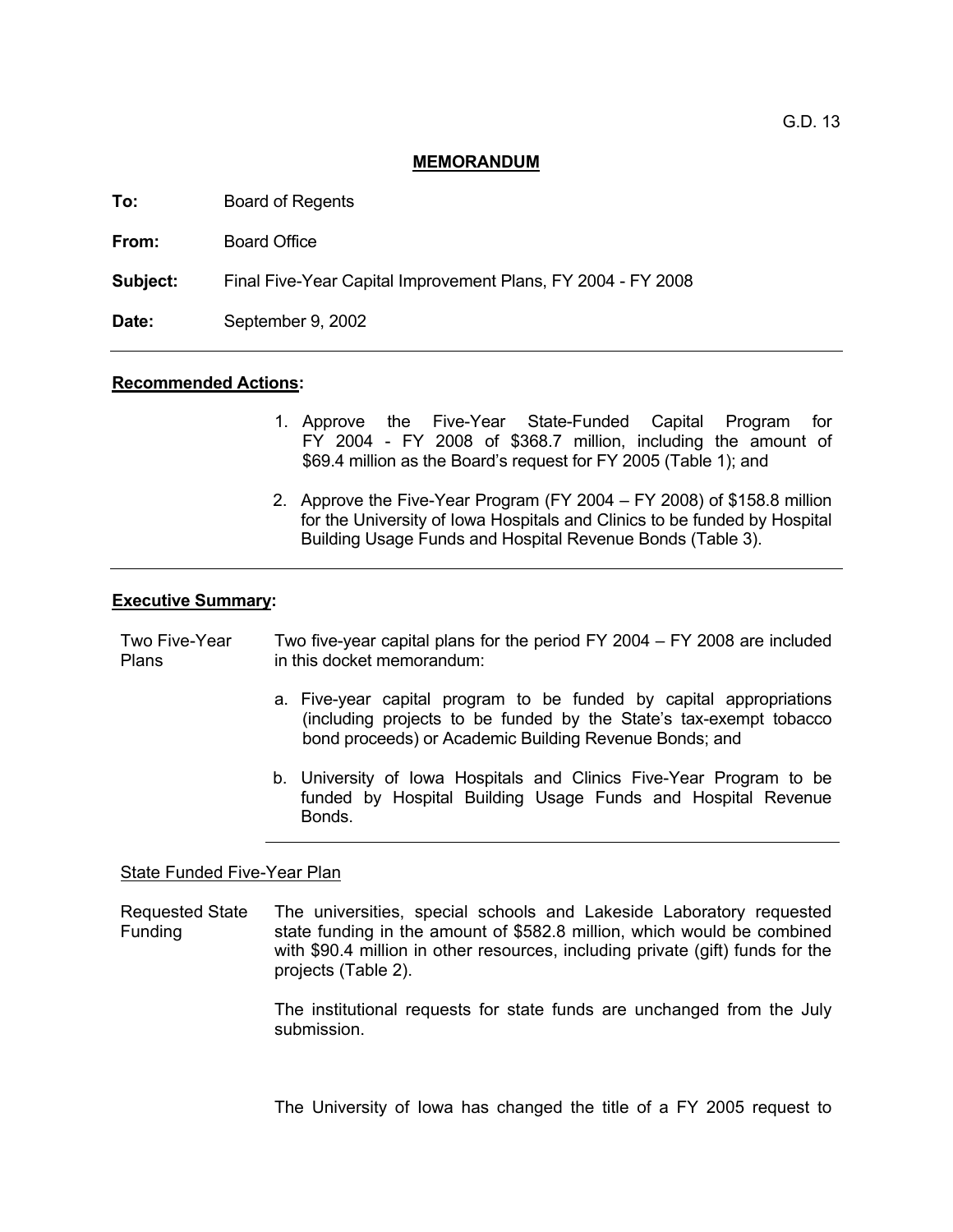focus more directly on the College of Public Health.

- The "Medical Education and Biomedical Research Facility Building C" project has been retitled as the "Health Sciences Building C for the College of Public Health and Biomedical Research" project.
- The University is requesting permission to proceed with this project on this month's capital register. (See G.D. 18a.)
- Recommendation The Board Office recommendation for the Five-Year Capital Priority Plan to be funded by capital appropriations or Academic Building Revenue Bonds is \$368.7 million, with \$79.9 million in private or other funds (Table 1). This amount is unchanged from the July preliminary recommendation.

The \$368.7 million recommendation does not include a dollar amount for the UNI – Price Laboratory School Renovation / Addition although a "placeholder" has been included in FY 2005. Until the University makes its report to the Board in late fall 2002 and the Board acts upon the University's recommendation, it would be premature to include a specific capital recommendation.

The Board Office recommendation focuses on correcting fire and environmental safety and deferred maintenance issues (consistent with the recommendation for the FY 2004 budget request – see G.D. 12), renovation of facilities, and improvements to campus infrastructure. Recommendations for new space have been based upon programmatic justification.

The Department of Management has requested a capital budget request for FY 2005. It is recommended that the amount included in the Five-Year Capital Plan for FY 2005 be specifically approved as the Board's capital request for FY 2005.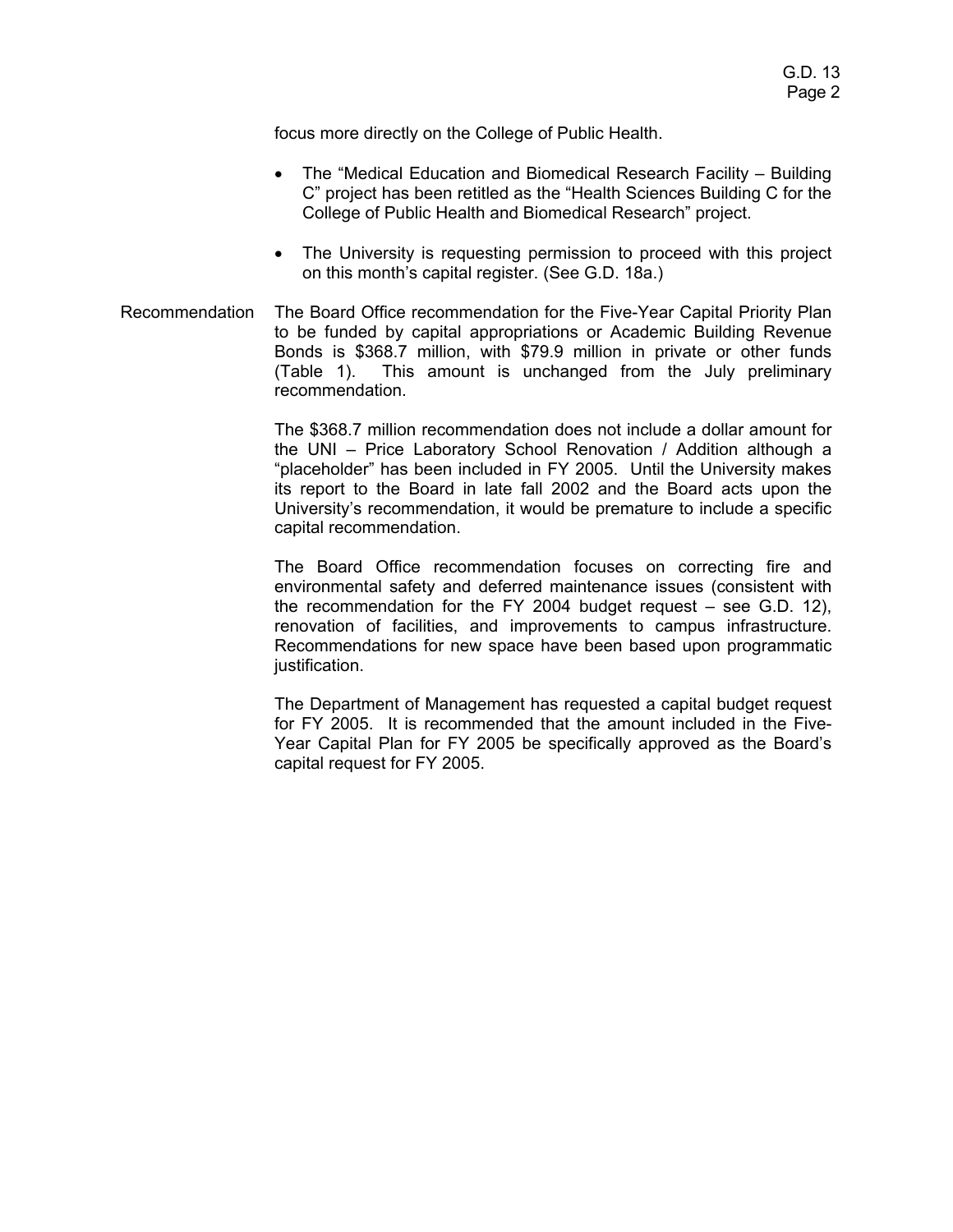FY 2003 – FY 2007 **Comparison** Last year, the institutions requested funding of \$485.3 million and the Board recommended a Five-Year Plan for state funds (FY 2003 – FY 2007) of \$314.9 million.

- The total amount recommended for the FY 2004 FY 2008 Five-Year Plan for state funds is higher than the FY 2003 – FY 2007 Plan due, in part, to the increased recommendation for funds to correct fire and environmental safety deficiencies and deferred maintenance.
- The following table provides a summary of the recommended funding:

|                   | Fire & Environmental |           |           |
|-------------------|----------------------|-----------|-----------|
|                   | Safety / Deferred    | Projects  | Total     |
|                   | Maintenance Rec.     | Rec.      | Rec.      |
|                   | (\$000's)            | (\$000's) | (\$000's) |
| FY 2003 - FY 2007 | \$41,965             | \$272,885 | \$314,850 |
| FY 2004 - FY 2008 | 73,948               | 312,800   | 368,748   |

# UIHC Five-Year Plan

The University of Iowa Hospitals and Clinics Five-Year Capital Program (FY 2004 - FY 2008) will be financed by patient-generated funding and Hospital Revenue Bonds as authorized by the 2002 General Assembly and approved by the Governor.

- Approvals UIHC plans to request approvals of \$158.8 million in projects during the FY 2004 – FY 2008 period.
- Previously Listed **Projects** Of this amount, \$64.7 million have been included in University of Iowa Hospitals and Clinics five-year capital programs previously submitted to the Board.
- New Projects Projects not previously listed include completion of the shell space to be constructed above the Center of Excellence in Image-Guided Radiation Therapy, floor covering replacement projects, infrastructure enhancements and upgrades, hospital wide roof replacements, and refurbishing of Carver Pavilion inpatient units.

All projects listed on the five-year plan will be brought forward for specific project approval as required by Board procedures.

## **Strategic Plan:**

Objective 4.3 of the Board's Strategic Plan provides for the maintenance and acquisition of physical facilities and equipment to meet stewardship responsibilities and changing institutional needs.

## **Background:**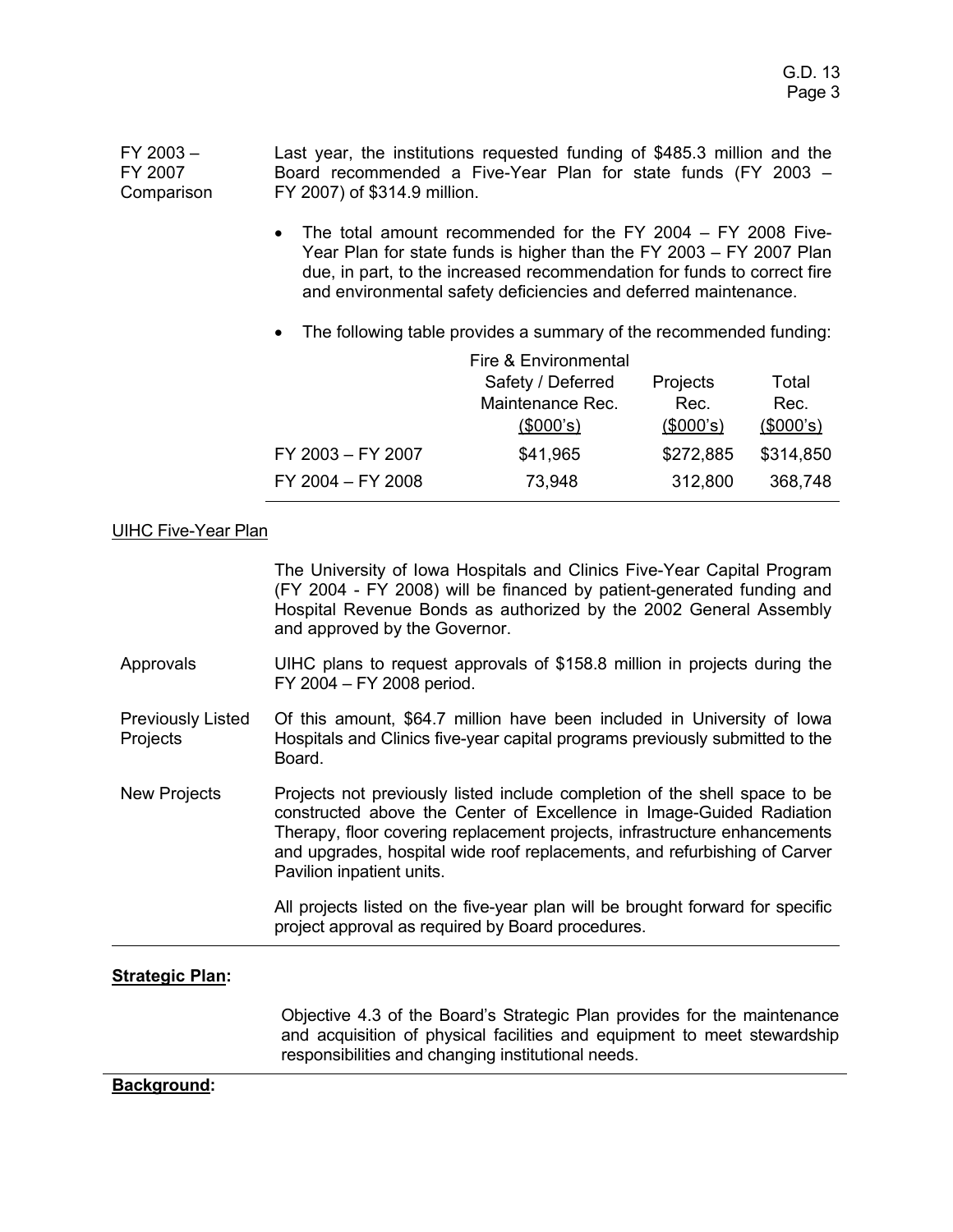Development of the five-year capital programs is consistent with the lowa Code, which requires the Board to submit a Five-Year, State-Funded Building Program to the General Assembly at the beginning of each legislative session.

# **Analysis:**

### **State-Funded Capital Program: FY 2004 - FY 2008**

Total Recommendation The Board Office recommendation is for a five-year capital improvement program of \$368.7 million (Table 1, page 9) funded by capital appropriations (including appropriations from the tax-exempt bond proceeds restricted funds account of the tobacco trust fund) or Academic Building Revenue Bonds. In addition, private and other funds totaling \$79.9 million would help finance the projects.

> This recommendation is consistent with the preliminary recommendation presented to the Board in July.

- Top Priority The first priority in each of the fiscal years of the five-year plan is funding for correction of fire and environmental safety deficiencies and deferred maintenance.
	- The latest fire and environmental safety report (November 2001) indicated that the institutions estimated a need for \$11.3 million to correct deficiencies identified by the State Fire Marshal and institutional personnel.
	- In November 2001, as part of the governance report on deferred maintenance, the institutions reported a total of \$146.4 million in deferred maintenance including:
		- \$88.1 million in individual projects in general fund buildings and utilities; and
		- \$58.3 million in components of major renovations included on the Five-year Plan approved by the Board in September 2001.

The magnitude of the documented deferred maintenance, the impact of the FY 2002 operating budget building repair fund reduction on campus facilities, and the importance that the Board places on its stewardship of resources, has led the Board Office to recommend funding to correct these deficiencies as the number one priority in each year of the Five-Year Plan.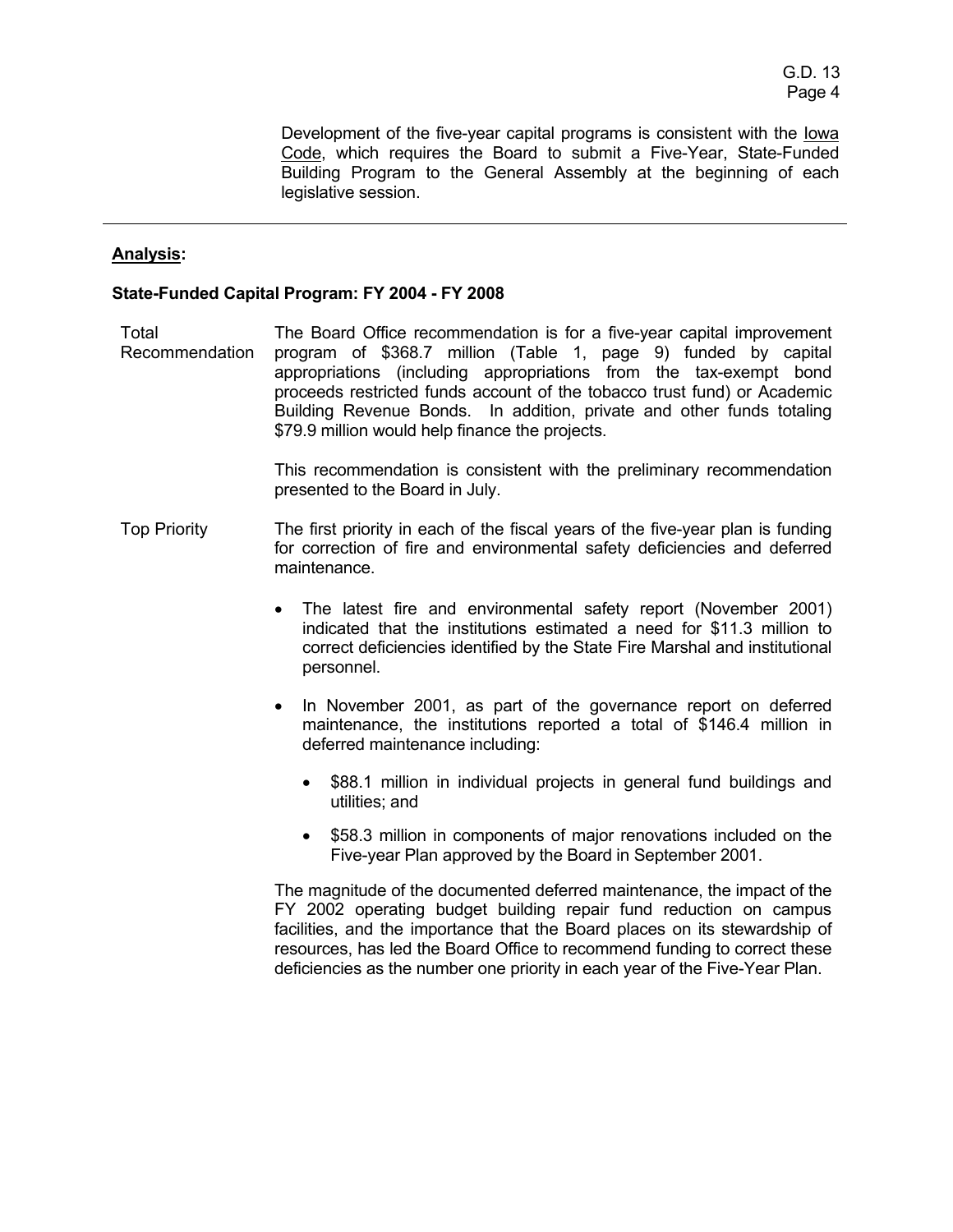Fire Safety / Deferred **Maintenance** Funding The \$74 million recommended for the five-year period is insufficient to correct all the deficiencies previously identified. As discussed in detail in G.D. 12 – Capital Budget Requests for FY 2004, the significant reductions in operating budgets for both FY 2002 and FY 2003 impact building repair funds and are likely to increase the amount of deferred maintenance, which will be reflected in the next governance report to be presented later this fall.

Projects The recommendations for project funding focus on academic / instructional facilities, reflect institutional strategic planning, and identify and provide for critical needs related to the missions of each institution.

> The capital improvement requests for state funds and Board Office recommendations for the FY 2004 – FY 2008 Plan are summarized below:

| <b>Total</b><br><b>Request</b><br>(\$ thousands) | Total<br><b>Recommendation</b><br>(\$ thousands) |
|--------------------------------------------------|--------------------------------------------------|
| \$226,800                                        | \$143,000                                        |
| 239,500                                          | 139,300                                          |
| 110,500                                          | 82,500                                           |
| 4,325                                            | 2,175                                            |
| 910                                              | 1,000                                            |
| 773                                              | 773                                              |
| \$582,808                                        | \$368,748                                        |
|                                                  |                                                  |

- Comparison with Prior Institutional Requests The institutional five-year state capital requests (FY 2004 – FY 2008) are generally consistent with the requests presented last year (FY 2003 – FY 2007). Some of the more significant changes are as follows:
- University of Iowa The University requested funding for Art Building, Phase II (equipment and site improvements for the new building and remodeling of the existing building) and Oakdale Laboratory Renovations in FY 2004 of the FY 2003 – FY 2007 Plan.
	- Funding for these two projects is requested in FY 2006 of the FY 2004 – FY 2008 Plan.
	- The University reports that the change in its request for the Art Building, Phase II project is due to the delay in construction of the new Art Building.
	- The result of these changes is that the University's top priority after renovation of the Chemistry Building is construction of the Health Sciences Building C for the College of Public Health and Biomedical Research project, for which \$17.1 million are requested in FY 2005. These funds would be matched with \$29.9 million in other funds.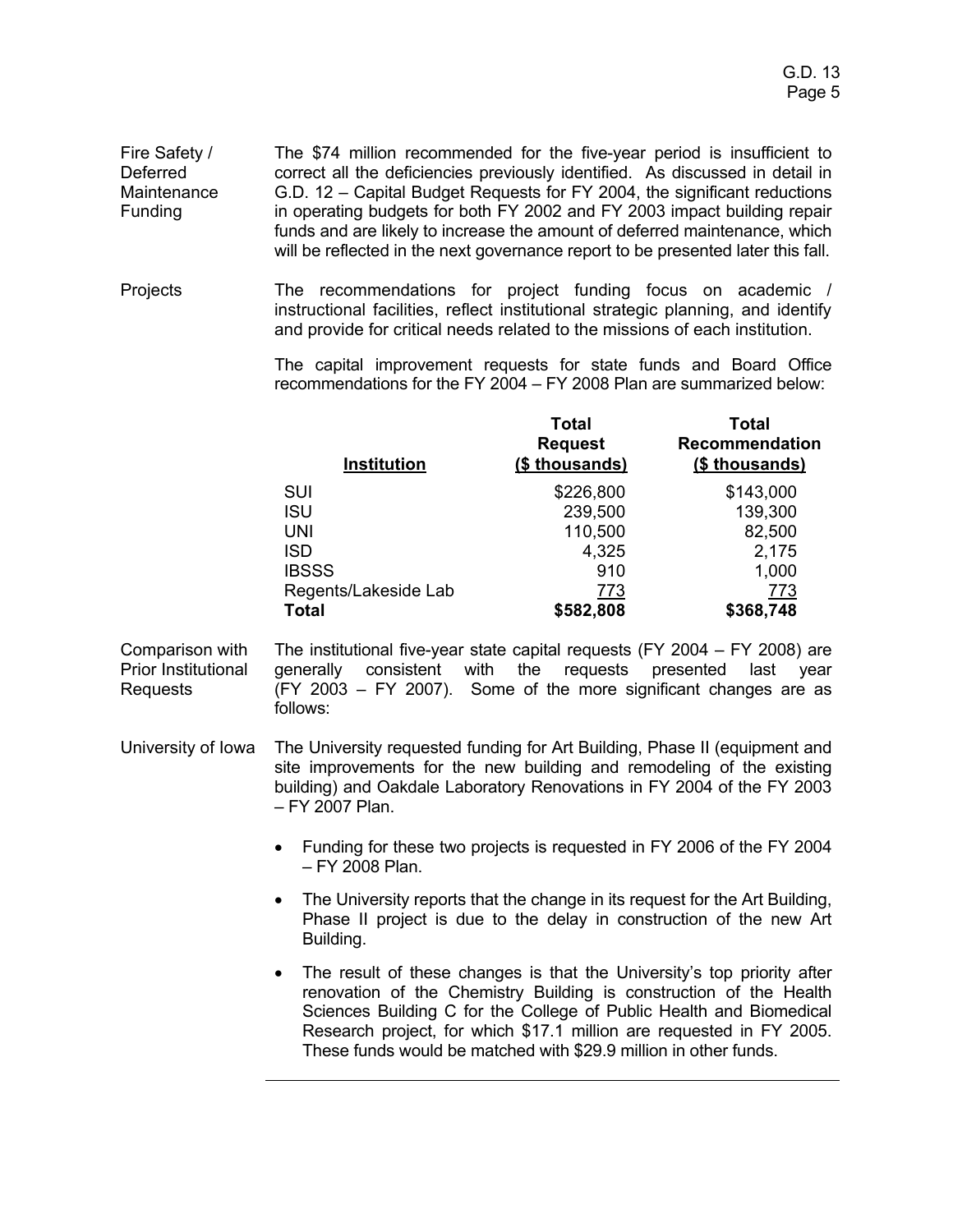Iowa State University The University has made a number of changes to its requested five-year plan, some of which are:

- A request for funding (\$9.5 million in FY 2005) for a College of Design Addition has been added;
- The project scopes for the Veterinary Teaching Hospital / Diagnostic Laboratory and the Plant Sciences have been increased due to completion of feasibility studies;
- The private funding associated with the Coover Hall, Information Sciences project (University's #1 priority) has been reduced from \$15 to \$10 million as a result of a fundraising feasibility study; and
- State funds are no longer requested for the renovation of Morrill Hall; this project was listed on the University's FY 2003 capital plan presented to the Board in June 2002, with funding from private giving.

University of Northern Iowa The University has substituted, in its priority ranking, the Sciences Buildings Renovation, Phase I project for the Renovation of Price Laboratory School and the Commons Renovation.

> • The Science Building Renovation project is part of the phased program to construct new and renovate the existing science buildings. The Phase I renovation project would remodel the Physics Building and the central greenhouse, and plan for the renovation of McCollum Science Hall as well as construct the shell space for the fourth floor addition to this facility.

> The University has also reprioritized some of the other requested renovation projects.

Board Office Review, Recommendation The Board Office has reviewed the changes to the institutional plans described above, and other proposed changes, and has incorporated many of these modifications into the Board Office recommendation.

> The first year of the FY 2004 – FY 2008 Capital Plan becomes the Board's FY 2004 capital budget request. (See G.D. 12.)

> Table 2 (pages 10 to 13) provides a comparison by fiscal year of institutional requests and the Board Office recommendations. In some instances, funding is recommended in a fiscal year different than the year in which it was requested.

> It is recommended that lower priority institutional projects be deferred into the out – years. Projects requested but not recommended for inclusion in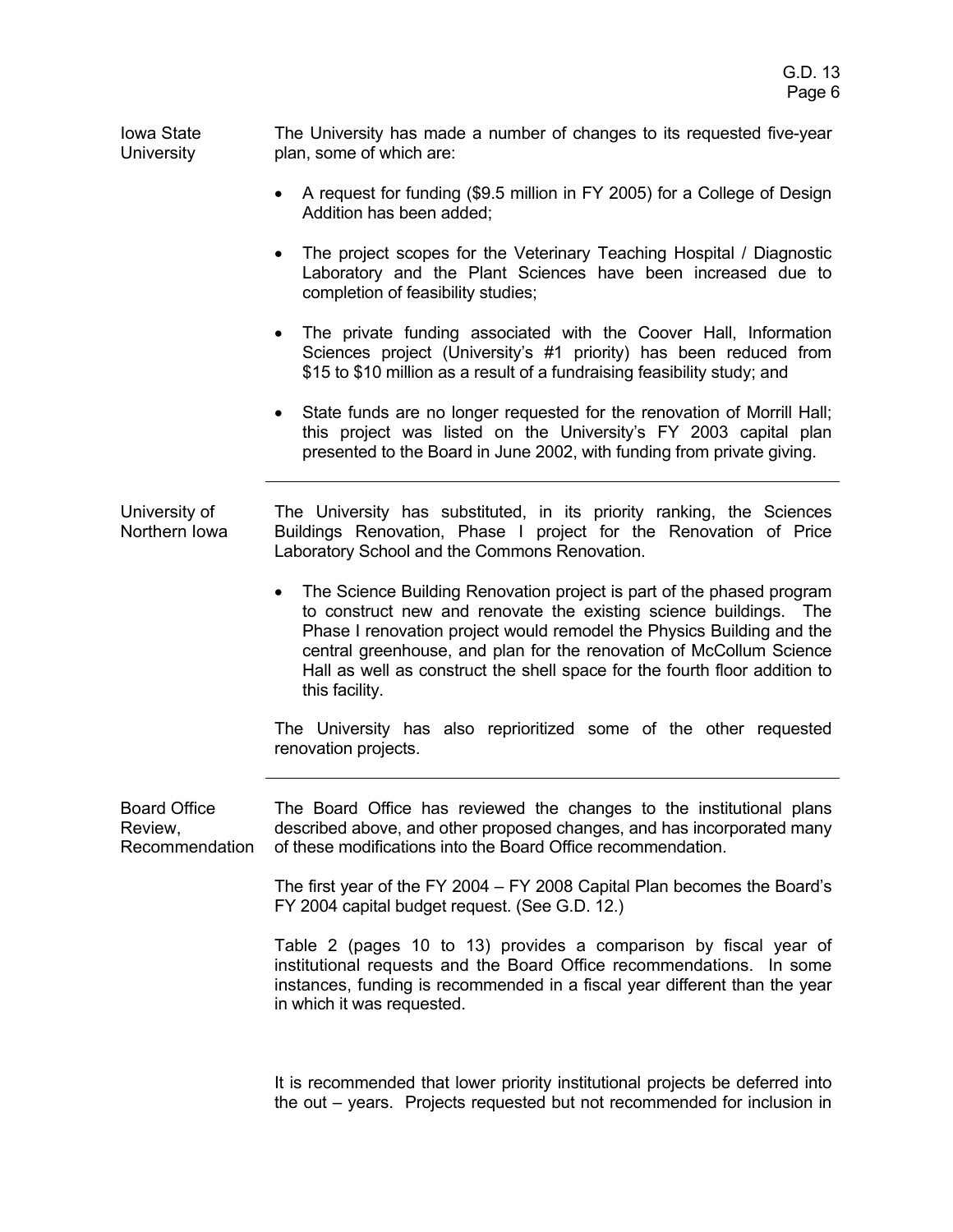the FY 2004 - FY 2008 Five-Year Plan are identified on Table 2.

The Board Office recommendation for the Five-Year Plan is realistic in light of projected available revenue and addresses relative needs among the institutions.

Approval of this five-year capital program does not constitute approval of specific projects but is an estimate of future capital needs. Descriptions of the projects are included in the Regent Exhibit Book.

## **University of Iowa Hospitals and Clinics Capital Program: FY 2004 – FY 2008**

- Requested Plan The Board Office recommendation includes the University of Iowa Hospitals and Clinics five-year requested plan of \$158.8 million (Table 3, pages 14 to 18) to be financed with patient-generated revenues or Hospital Revenue Bonds.
	- SF 2168 of the 2002 Legislative Session authorizes the Board to issue \$100 million of Hospital Revenue Bonds over a period of years.

Changes from July Submission UIHC has slightly revised the Plan submitted in July. While there have been no changes in the projects, there have been slight modifications in the years of accomplishment for six projects.

- The major change is moving the completion of shell space for the Geriatric and other Internal Medicine Clinics from the years FY 2006 – FY 2008 to the years FY 2004 – FY 2006**.**
- Project Type The projects for which approvals would be requested during the FY 2004 – FY 2008 period can be summarized by type, as follows:

|                                              | (\$Thousands) |
|----------------------------------------------|---------------|
| Fire & Environmental Safety Resolution       | \$7.254       |
| New Construction (completion of shell space) | 29.148        |
| Remodeling/Renovation                        | 122,413       |
| Total                                        | \$158,815     |

New Construction The capital program includes the completion of shell space above the Center for Excellence in Image-Guided Radiation Therapy.

> The Board approved permission to proceed with construction of the shell space at its July 2002 meeting.

> The University's capital register this month (see G.D. 18a) includes a request for approval of the schematic design for the Center of Excellence in Image-Guided Radiation Therapy and 3-Story Building Shell.

> The three other new construction projects, for which the five-year dollar total is \$9.8 million, have appeared on UIHC previous five-year plans.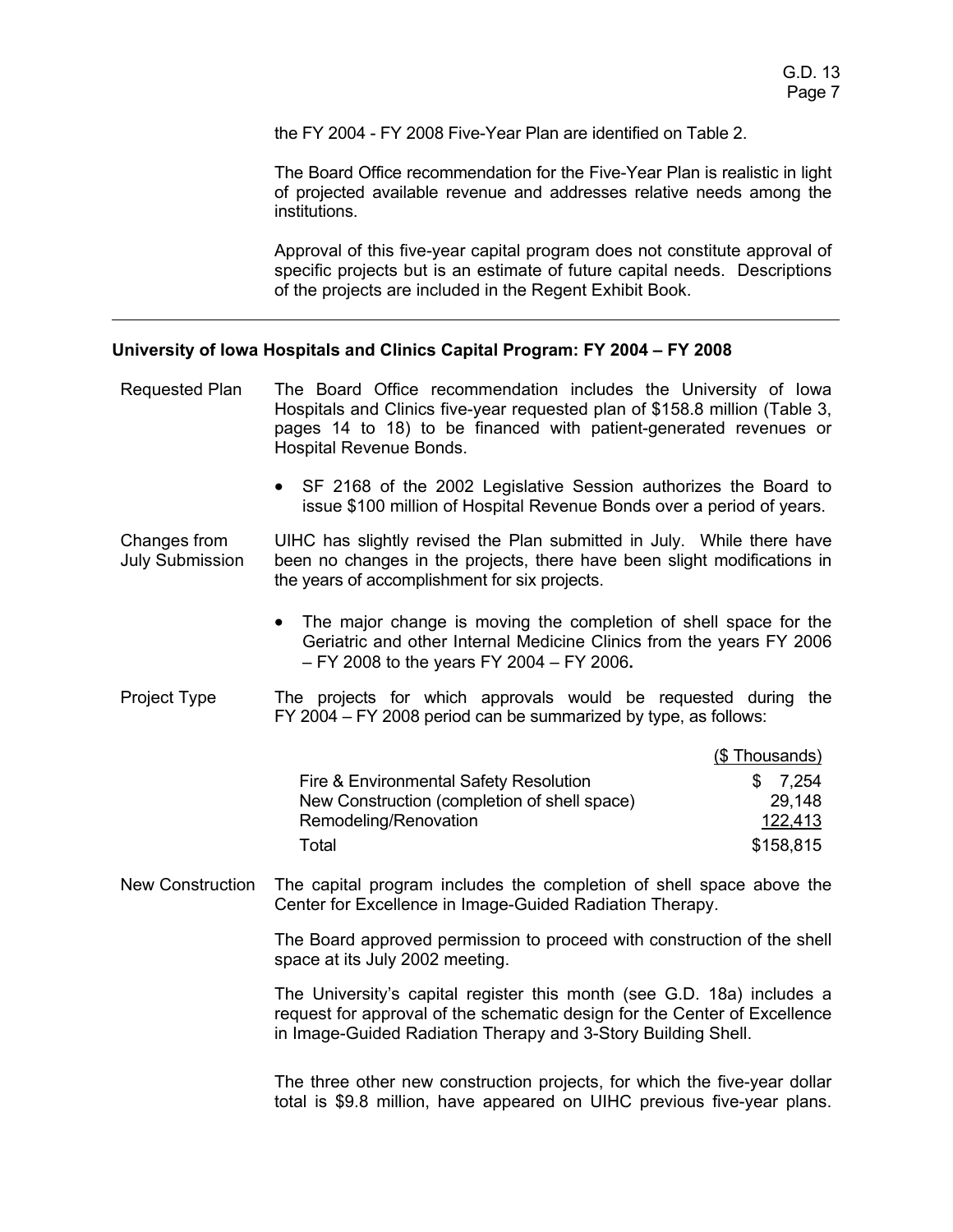These are:

- Development of Geriatric and other Internal Medicine Clinics (completion of shell space on the  $4<sup>th</sup>$  level of Pomerantz Family Pavilion);
- Development of Hospital Support Facilities (completion of shell space on the 5<sup>th</sup> level of Pomerantz Family Pavilion); and
- Construction of Overhead Walkway to UIHC Patient & Visitor Parking Ramp I.
- Remodeling / Renovation The remodeling / renovation projects include utility distribution upgrades and corridor refurbishments; energy conservation measures; heating, ventilating and air-conditioning projects; and elevator replacements in addition to projects which will remodel space vacated by the units moving to the Pomerantz Family Pavilion.
- Cash Flows The plan for new FY 2004 FY 2008 projects, by fiscal year cash flow, is as follows:

## (\$ thousands)

| FY 2004  | FY 2005  | FY 2006  | FY 2007  | FY 2008  | Total     |
|----------|----------|----------|----------|----------|-----------|
| \$10,227 | \$28,621 | \$40,285 | \$35,336 | \$44,346 | \$158,815 |

The total FY 2004 – FY 2008 cash flow, including projects previously approved by the Board or for which approval will be requested in FY 2003 is as follows:

|          |          |          | (\$ thousands) |          |           |
|----------|----------|----------|----------------|----------|-----------|
| FY 2004  | FY 2005  | FY 2006  | FY 2007        | FY 2008  | Total     |
| \$74,218 | \$56,757 | \$45,265 | \$39,275       | \$44,346 | \$259,861 |

All new projects on the five-year plan will be brought forward for specific project approval, as required by Board procedures.

foar *Rachi*<br>Joan Racki

Bory SNichol Approved:

h:\bf\2002\02septdoc\sepgd13.doc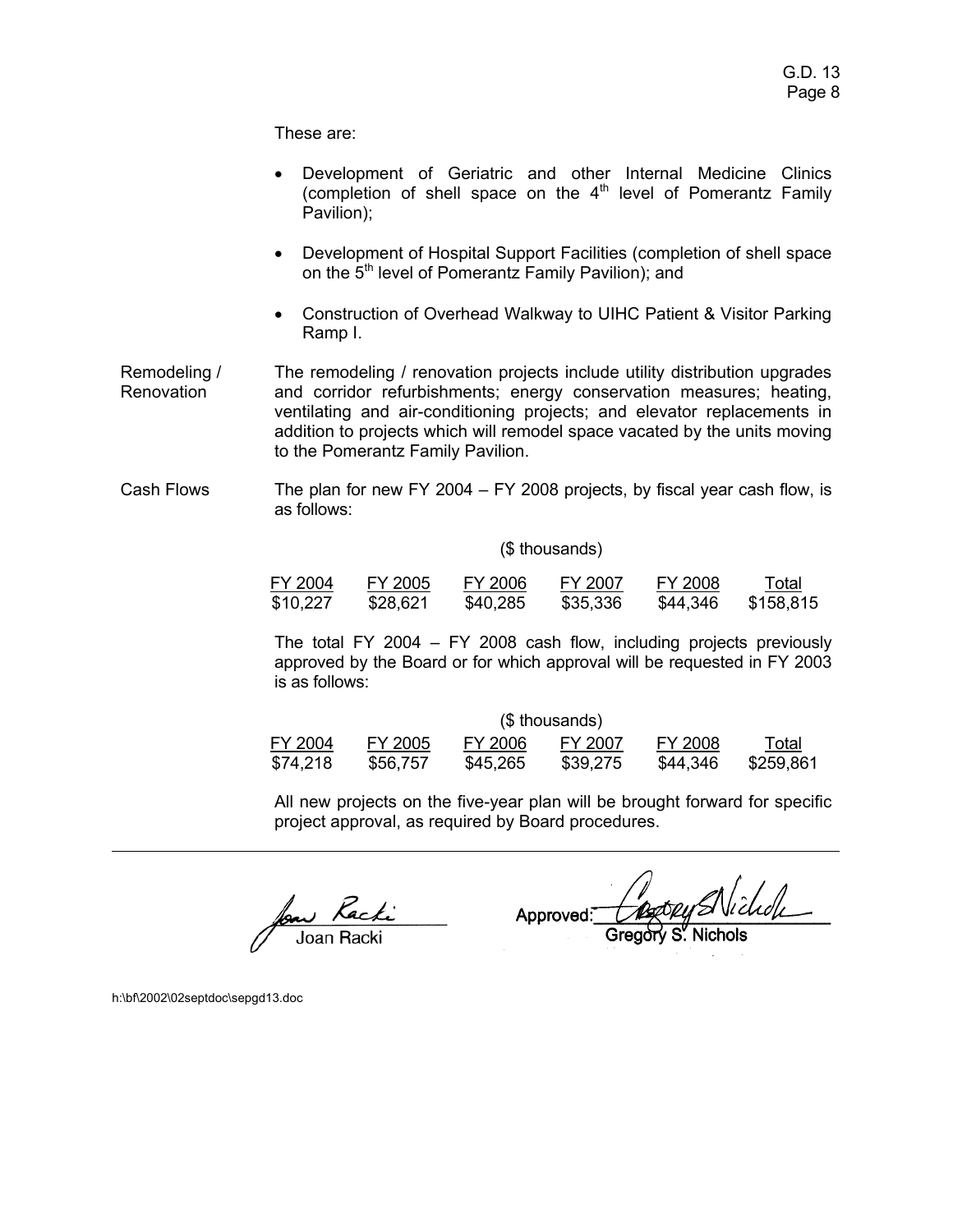| TABLE <sub>1</sub> | BOARD OF REGENTS, STATE OF IOWA | BOARD OFFICE RECOMMENDATIONS | FIVE-YEAR CAPITAL STATE-FUNDED PRIORITY PLAN | FISCAL YEARS 2004 THROUGH 2008 | (\$Thousands) |
|--------------------|---------------------------------|------------------------------|----------------------------------------------|--------------------------------|---------------|
|--------------------|---------------------------------|------------------------------|----------------------------------------------|--------------------------------|---------------|

 $\hat{\mathcal{A}}$ 

|         | <b>TOTAL</b>              |                | 73,948                                          | 25,600                           | 7,000                                            |                               | 32,000<br>47,000<br>47,000<br>9,000<br>47,000 |                                       |                                       |                                                            | 70,000                   | $\begin{array}{c} \hline \end{array}$                                                                                 | 10,800                 | 9,500                      |                           | 3,200<br>12,900<br>32,000                       |                           |                         | 9,600<br>7,800                       | 9,300                 | 9,900                        |                                           | 0.300<br>1.700<br>1.100                 |                                       | 8,000                                         | 8                                     | \$448,648 |
|---------|---------------------------|----------------|-------------------------------------------------|----------------------------------|--------------------------------------------------|-------------------------------|-----------------------------------------------|---------------------------------------|---------------------------------------|------------------------------------------------------------|--------------------------|-----------------------------------------------------------------------------------------------------------------------|------------------------|----------------------------|---------------------------|-------------------------------------------------|---------------------------|-------------------------|--------------------------------------|-----------------------|------------------------------|-------------------------------------------|-----------------------------------------|---------------------------------------|-----------------------------------------------|---------------------------------------|-----------|
| PRIVATE | OTHER<br>FUNDS            |                |                                                 | \$10,000                         |                                                  |                               | 7,000                                         |                                       |                                       | 000 00<br>006 62<br>00 00                                  |                          |                                                                                                                       |                        |                            |                           |                                                 |                           | 2,000                   |                                      |                       |                              |                                           |                                         |                                       |                                               |                                       | \$79,900  |
|         | TOTAL<br>STATE<br>REQUEST |                | 73,948<br>m                                     | 15,600                           |                                                  |                               | 7,000<br>2,000<br>3,000<br>3,000              |                                       | 8,000<br>17,100                       |                                                            | 40,000                   | $\begin{array}{c} \hline \end{array}$                                                                                 | 10,800                 |                            | 9,500<br>3,200            | 12,900<br>32,000                                |                           | 7,600                   | 7,800                                | 9,300                 | 9,900                        | 10,300                                    | 1,200                                   | 1,100                                 | 8,000                                         | 8                                     | \$368,748 |
|         | FY 2008                   | <b>Amount</b>  | \$14,827                                        |                                  |                                                  |                               |                                               |                                       |                                       |                                                            | 18,000                   |                                                                                                                       |                        |                            |                           |                                                 | 16,000                    |                         |                                      |                       | 9,100                        | 10,300                                    | 1,200                                   | 1,100                                 | 8,000                                         | 8                                     | 579,127   |
|         |                           | Priority       | $\widehat{\epsilon}$                            |                                  |                                                  |                               |                                               |                                       |                                       |                                                            | $\widehat{\mathfrak{S}}$ |                                                                                                                       |                        |                            |                           |                                                 | ම                         |                         |                                      |                       | €                            | 60E00                                     |                                         |                                       |                                               |                                       |           |
|         | FY 2007                   | <b>Amount</b>  | \$14,635                                        |                                  |                                                  |                               | 18,000                                        |                                       |                                       |                                                            | 14,600                   |                                                                                                                       |                        |                            |                           |                                                 | 8,000                     | 7,600                   | 7.800                                | 9,300                 | 88                           |                                           |                                         |                                       |                                               |                                       | \$80,735  |
|         |                           | Priority       | $\widehat{\epsilon}$                            |                                  |                                                  |                               | Q                                             |                                       |                                       |                                                            | T                        |                                                                                                                       |                        |                            |                           |                                                 | ව                         | 6666                    |                                      |                       |                              |                                           |                                         |                                       |                                               |                                       |           |
|         | FY 2006                   | <b>Arnount</b> | \$14,914                                        |                                  |                                                  | 7,900<br>004,01               |                                               |                                       |                                       |                                                            | 3,400                    |                                                                                                                       | 7,263                  |                            |                           | 12,900                                          | 8,000                     |                         |                                      |                       |                              |                                           |                                         |                                       |                                               |                                       | \$73,777  |
|         |                           | Priority       | $\widehat{\epsilon}$                            |                                  |                                                  | ଛ                             | ම                                             |                                       |                                       |                                                            | €                        |                                                                                                                       | ø                      |                            |                           |                                                 | $\widehat{\mathbf{z}}\in$ |                         |                                      |                       |                              |                                           |                                         |                                       |                                               |                                       |           |
|         |                           |                |                                                 |                                  |                                                  |                               |                                               |                                       |                                       |                                                            |                          |                                                                                                                       |                        |                            |                           |                                                 |                           |                         |                                      |                       |                              |                                           |                                         |                                       |                                               |                                       |           |
|         |                           | <b>Amount</b>  | \$14,635                                        |                                  |                                                  | 4,200                         |                                               | 5,200                                 | 8,000                                 | 17,100                                                     | 4,000                    | $\begin{array}{c} \begin{array}{c} \begin{array}{c} \begin{array}{c} \end{array} \end{array} \end{array} \end{array}$ | 3,537                  | 9,500                      | 3,200                     |                                                 |                           |                         |                                      |                       |                              |                                           |                                         |                                       |                                               |                                       | \$69,372  |
|         | FY 2005                   | Priority       | ε                                               |                                  |                                                  | Ø                             |                                               |                                       |                                       |                                                            |                          |                                                                                                                       | <b>O C O O C O O O</b> |                            |                           |                                                 |                           |                         |                                      |                       |                              |                                           |                                         |                                       |                                               |                                       |           |
|         |                           | Amount         | \$14,93                                         | 15,600                           | 7,000                                            | 19,900                        | 2,600                                         | 5,700                                 |                                       |                                                            |                          |                                                                                                                       |                        |                            |                           |                                                 |                           |                         |                                      |                       |                              |                                           |                                         |                                       |                                               |                                       | \$65,737  |
|         | FY 2004                   | Priority       |                                                 | <b>E S S S S S</b>               |                                                  |                               |                                               |                                       |                                       |                                                            |                          |                                                                                                                       |                        |                            |                           |                                                 |                           |                         |                                      |                       |                              |                                           |                                         |                                       |                                               |                                       |           |
|         |                           | Project        | Fire Safety and Deferred Maintenance<br>Regents | Coover Hall, Information Science | Electrical Distribution Loop System / Load Break | Chemistry Building Renovation | Veterinary Teaching Hospital / Diagnostic Lab | Science Buildings Renovation, Phase 1 | Snedecor Hall Addition and Remodeling | Res<br>Health Sciences Bidg C - Col of Pub Health & Biomed | Plant Sciences Building  | Price Laboratory School Renovation / Addition                                                                         | Art Building, Phase II | College of Design Addition | <b>Commons Renovation</b> | Steam Distribution System Replacement, Phase II | Seashore Hall Remodeling  | Russell Hall Renovation | <b>Dakdale Laboratory Renovation</b> | Sabin Hall Renovation | <b>Baker Hall Renovation</b> | Pentacrest Renewal and HVAC Modernization | Agricultural and Biosystems Engineering | Industrial Technology Center Addition | <b>Library System Renovations / Expansion</b> | Science Building Renovation, Phase II | TOTAL     |

\* No specific dollar amount recommended; awaiting completion of University study and recommendation to Board regarding Price Laboratory School programs.

G.D. 13<br>Page 9

h/bf/2001/02septdoc/CAPPRO.xistable 1\_5yrrecc<br>09/07/2002 4:21 PM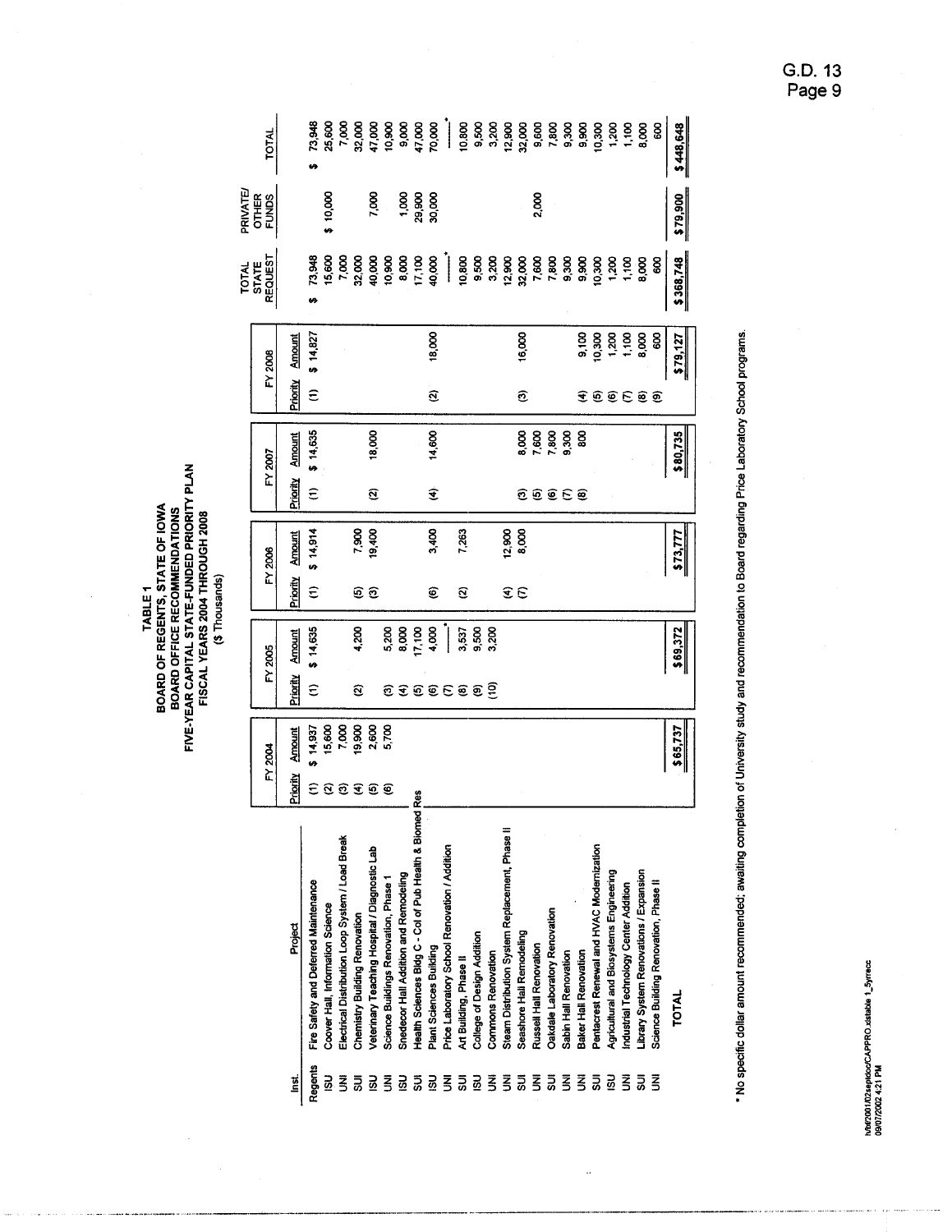|                                                         |    | Request      | œ         |
|---------------------------------------------------------|----|--------------|-----------|
| <b>JNIVERSITY OF IOWA</b>                               |    |              |           |
| Chemistry Building Renovation                           | ÷  | 24,100       | s         |
| tealth Sciences Bldg C - Col of Pub Health & Biomed Res |    |              |           |
| <b>Art Building, Phase II</b>                           |    |              |           |
| Seashore Hall - Wing Replacement and Renovation         |    |              |           |
| <b>Dakdale Laboratory Renovations</b>                   |    |              |           |
| Inversity Services Building - Phase II*                 |    |              |           |
| Pentacrest Renewal and HVAC Modernization               |    |              |           |
| <b>Ibrary System Renovations / Expansion</b>            |    |              |           |
| Steam Distribution Infrastructure*                      |    | 1,000        |           |
| ower Plant - East Egress Steam Tunnel*                  |    |              |           |
| ower Plant - Second Ash Silo*                           |    |              |           |
| Construct East Campus Chilled Water Plant*              |    |              |           |
| I5 KV East Campus Loop K*                               |    |              |           |
| Nest Campus Chilled Water Plant Expansion*              |    | 32,500       |           |
| Subtotal                                                | ٤f | 57,600       | $\bullet$ |
| Fire and Environmental Safety                           | t9 | <b>1,000</b> | ø         |
| <b>Building Deferred Maintenance</b>                    |    | 4,000        |           |
| Subtotal                                                |    | 5,000        | e,        |
|                                                         |    |              |           |

**TOTAL** 

TABLE 2<br>INSTITUTIONAL FIVE-YEAR STATE-FUNDED CAPITAL REQUESTS<br>AND BOARD OFFICE RECOMMENDATIONS<br>(\$ thousands)

|         | <b>TOTAL</b> | RECOMM.        | 32,000<br>u) | 17,100 | 10,800<br>32,000 |        | 7,800 |        | 10,300 | 8,000  | 0     | ۰     | 0           | ۰      | ۰     | O      | \$118,000       | 5,000<br>U)   | 20,000 | 25,000<br>u | \$143,000      |
|---------|--------------|----------------|--------------|--------|------------------|--------|-------|--------|--------|--------|-------|-------|-------------|--------|-------|--------|-----------------|---------------|--------|-------------|----------------|
|         | <b>TOTAL</b> | <b>REQUEST</b> | 32,000       | 17,100 | 10,800           | 32,000 | 7,800 | 17,000 | 10,300 | 16,000 | 5,000 | 800   | $rac{6}{1}$ | 17,100 | 1,000 | 32,500 | 201,800         | 5,000         | 20,000 | 25,000      | 226,800        |
|         |              |                | H            |        |                  |        |       |        |        |        |       |       |             |        |       |        | u               | w             |        | ⇔           | 'n             |
|         | Board Office | Recomm.        |              |        |                  | 16,000 |       |        | 10,300 | 8,000  |       |       |             |        |       |        | 34,300          | 1,000         | 4,000  | 5,000       | 39,300         |
| FY 2008 |              |                |              |        |                  | w      |       |        |        |        |       |       |             |        |       |        | U,              | U)            |        | w           | $\blacksquare$ |
|         | İnst.        | Request        |              |        |                  | 16,000 |       |        |        | 16,000 | 1,000 |       |             | 17,100 |       |        | 50,100          | 1,000         | 4,000  | 5,000       | 55,100         |
|         |              |                |              |        |                  | U)     |       |        |        |        |       |       |             |        |       |        |                 | e)            |        | t,          | ņ              |
|         | Board Office | Recomm.        |              |        |                  | 8,000  | 7,800 |        |        |        |       |       |             |        |       |        | 15,800          | 1,000         | 4,000  | 5,000       | 20,800         |
| FY 2007 |              |                |              |        |                  | U)     |       |        |        |        |       |       |             |        |       |        | u               |               |        | ø           |                |
|         | Isi          | Request        |              |        |                  |        |       | 17,000 | 10,300 |        | 8     | 1,800 |             |        |       |        | 30,100          | 1,000         | 4,000  | 5,000       | $35,100$ \$    |
|         |              |                |              |        |                  |        |       | ø      |        |        |       |       |             |        |       |        |                 | u,            |        | e,          | u              |
|         |              |                |              |        |                  |        |       |        |        |        |       |       |             |        |       |        |                 |               |        |             |                |
|         |              |                | 7,900        |        | 7,263            | 8,000  |       |        |        |        |       |       |             |        |       |        | 23,163          | 1,000         | 4,000  | 5,000       | 28,163         |
|         | Board Office | Recomm.        | H            |        |                  |        |       |        |        |        |       |       |             |        |       |        | u               |               |        | u           | u              |
| FY 2006 | ist.         |                | 7,900        |        | 10,800           | 16,000 | 7,800 |        |        |        | 1,000 |       | 1,400       |        |       |        | 44,900          | 1,000         | 4,000  | 5,000       | 49,900         |
|         |              | Request        | H            |        |                  |        |       |        |        |        |       |       |             |        |       |        | u               | s,            |        | t.          | $\bullet$      |
|         |              |                | 4,200        | 17,100 | 3,537            |        |       |        |        |        |       |       |             |        |       |        | 24,837          | 1,000         | 4,000  | 5,000       | 29,837         |
|         | Board Office | Recomm.        | H            |        |                  |        |       |        |        |        |       |       |             |        |       |        |                 | u             |        | u           | t,             |
| FY 2005 | isi.         |                |              | 17,100 |                  |        |       |        |        |        | 1,000 |       |             |        | 1,000 |        |                 | 1,000         | 4,000  | 5,000       |                |
|         |              | Request        |              | Ø      |                  |        |       |        |        |        |       |       |             |        |       |        | $$ 19,100$   \$ | ø             |        | u           | \$ 24,100      |
|         |              |                | 19,900       |        |                  |        |       |        |        |        |       |       |             |        |       |        | 19,900          | $\frac{8}{1}$ | 4,000  | 5,000       | 24,900         |
|         | Board Office | Recomm         | u)           |        |                  |        |       |        |        |        |       |       |             |        |       |        | u               | H             |        | 41          |                |
| FY 2004 | lad.         | Request        | \$24,100     |        |                  |        |       |        |        |        | 1,000 |       |             |        |       | 32,500 | 57,600<br>u     | 1,000<br>÷9   | 4,000  | 5,000       | 62,600<br>u,   |

\*Not included in Board Office recommendation.

G.D. 13<br>Page 10

h/bf/2002/septdoc/CAPPRO.xls table 2\_req rec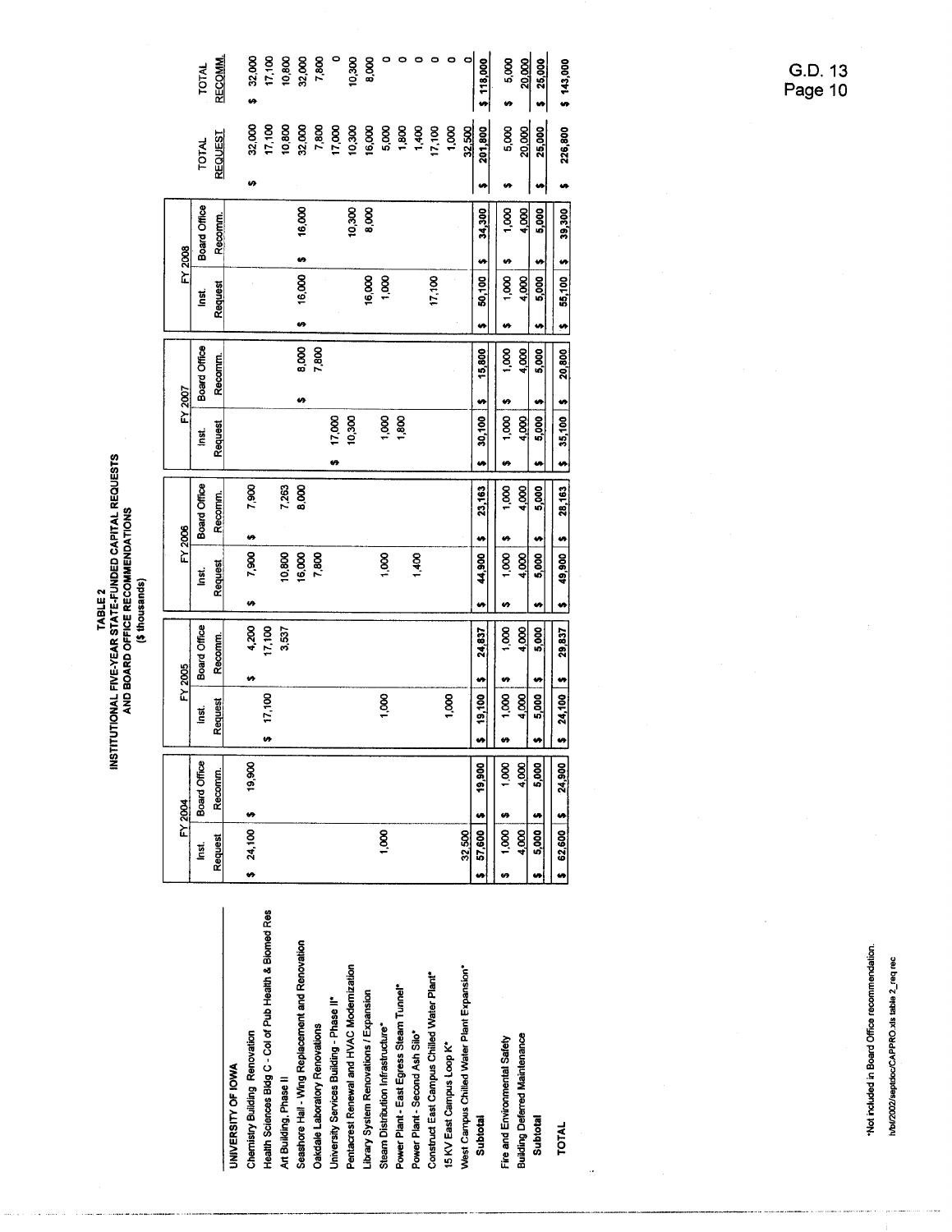| INSTITUTIONAL FIVE-YEAR STATE-FUNDED CAPITAL REQUESTS<br>AND BOARD OFFICE RECOMMENDATIONS<br>(\$thousands)<br>TABLE <sub>2</sub> |
|----------------------------------------------------------------------------------------------------------------------------------|
|----------------------------------------------------------------------------------------------------------------------------------|

|                                                |                        | FY 2004      |    |                                            | FY 2005                    |   | FY 2006        |              |   | FY 2007     |               |   |             | FY 2008       |            |              |              |
|------------------------------------------------|------------------------|--------------|----|--------------------------------------------|----------------------------|---|----------------|--------------|---|-------------|---------------|---|-------------|---------------|------------|--------------|--------------|
|                                                | inst.                  | Board Office |    | ă                                          | Board Office               |   | ii<br>ا        | Board Office |   | š           | Board Office  |   | ist.        | Board Office  |            | <b>TOTAL</b> | <b>TOTAL</b> |
|                                                | Request                | Recomm.      |    | Request                                    | Recomm.                    |   | Request        | Recomm.      |   | Request     | Recomm.       |   | Request     | <b>Recomm</b> |            | REQUEST      | RECOMM.      |
| OWA STATE UNIVERSITY                           |                        |              |    |                                            |                            |   |                |              |   |             |               |   |             |               |            |              |              |
| Coover Hall, Information Science               | 15,600<br>u            | 15,600<br>n  |    |                                            |                            |   |                |              |   |             |               |   |             |               | u          | 15,600       | 15,600       |
| Veterinary Teaching/Diagnostic Lab             | 4,000                  | 2,600        |    |                                            |                            | ø | t9<br>18,000   | 19,400       | ø | 18,000      | 18,000<br>H   |   |             |               |            | 40,000       | 40,000       |
| Snedecor Hall Addition and Remodeling          | 1,000                  |              | U) | 7.000                                      | 8,000<br>u                 |   |                |              |   |             |               |   |             |               |            | 8,000        | 8,000        |
| <b>Plant Sciences Building</b>                 |                        |              |    | 4,000                                      | 4,000                      |   | 36,000         | 3,400        |   |             | 14,600        |   |             | u             | 18,000     | 40,000       | 40,000       |
| College of Design Addition                     |                        |              |    | 9,500                                      | 9,500                      |   |                |              |   |             |               |   |             |               |            | 9,500        | 9,500        |
| Agricultural and Biosystems Engineering        |                        |              |    |                                            |                            |   |                |              |   | 10,500      |               |   |             |               | 1,200      | 10,500       | 1,200        |
| Livestock Units for Swine and Cattle Research* |                        |              |    |                                            |                            |   |                |              |   | 5,200       |               |   |             |               |            | 5,200        | $\bullet$    |
| Gilman Hall - Phase IV"                        |                        |              |    |                                            |                            |   |                |              |   |             |               | w | 13,700      |               |            | 13,700       | ۰            |
| Family and Consumer Sciences*                  |                        |              |    |                                            |                            |   |                |              |   |             |               |   | 32,000      |               |            | 32,000       | $\bullet$    |
| Subtotal                                       | $20,600$ 5             | 18,200       |    | \$ 20,500                                  | 21,500<br>$\ddot{\bullet}$ |   | u<br>54,000    | 22,800       |   | 33,700      | 32,600        |   | 45,700      | 19,200<br>ø   | u          | 174,500      | \$114,300    |
| Fire and Environmental Safety                  | $2,000$   \$           | 1,000        |    | 2,000                                      | 8                          |   | 2,000          | 000          |   | 2,000       | $\frac{8}{1}$ |   | 2,000       |               | 1,000      | 10,000       | 5,000        |
| General University Deferred Maintenance        | 11.000                 | 4,000        |    | 11,000                                     | 4,000                      |   | $\frac{8}{11}$ | 4,000        |   | 11,000      | 4,000         |   | 11,000      |               | 4,000      | 55,000       | 20,000       |
| Subtotal                                       | $$ 13,000 \frac{1}{3}$ | 5,000        |    | $$ 13,000 \frac{1}{2}$                     | 5,000                      |   | 13,000         | 5,000        | u | 13,000   \$ | 5,000         |   | $13,000$ :  |               | u<br>5,000 | 65,000       | 25,000       |
| TOTAL                                          | $$33,600$   \$         | 23,200       |    | $\begin{bmatrix} 5 & 33,500 \end{bmatrix}$ | 26,500<br>$\cdot$          | u | 67,000         | 27,800       |   | 46,700 \$   | 37,600        |   | 58,700   \$ | 24.200        |            | 239.500      | \$139.300    |

\*Not included in Board Office recommendation. h/bf/2002/septdoc/CAPPRO.xls table 2\_req rec

G.D. 13<br>Page 11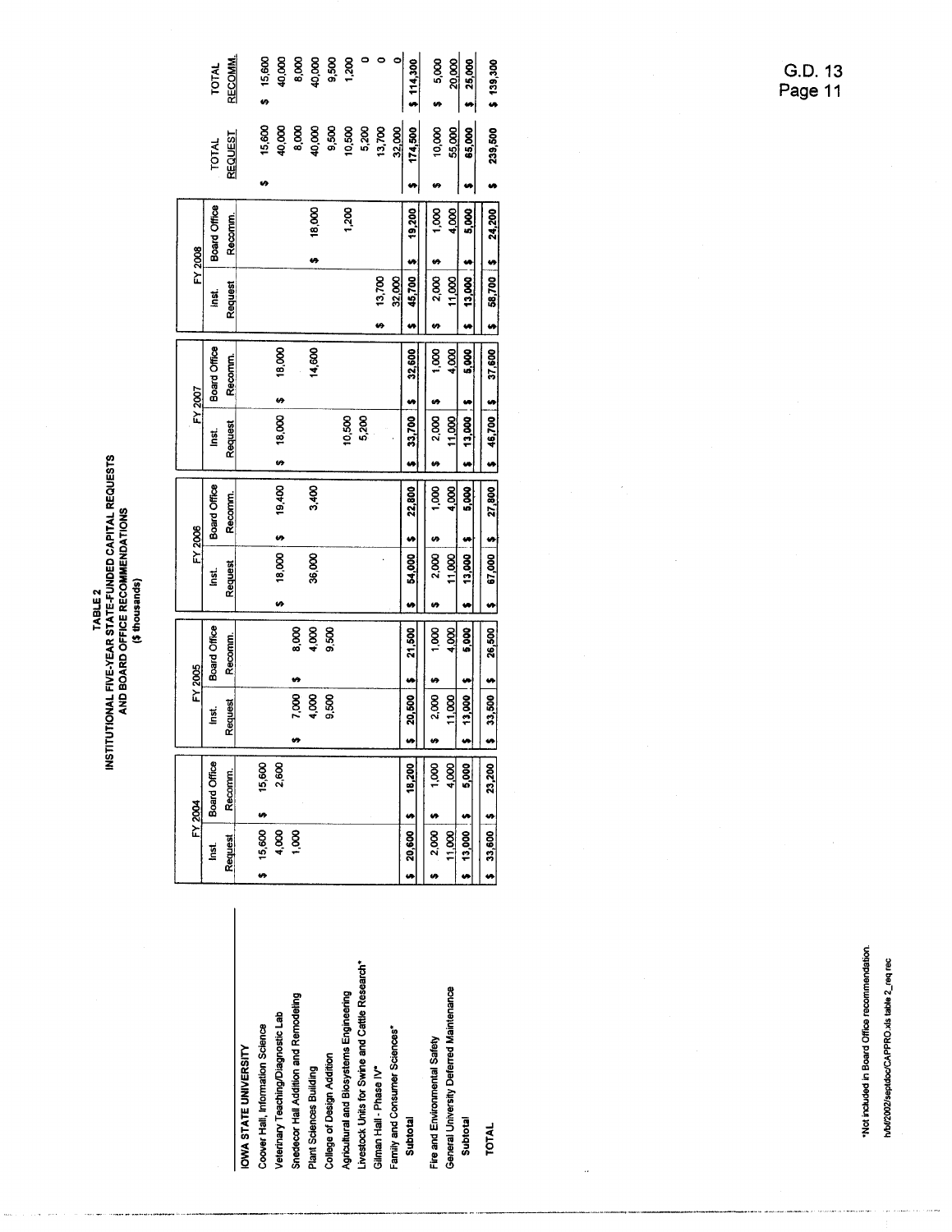TOTAL<br>RECOMM.

|                                                           |                    | FY 2004      |                                | FY 2005      |             | FY 2006      |              |         | FY 2007                           |             | FY 2008     |                     |              |
|-----------------------------------------------------------|--------------------|--------------|--------------------------------|--------------|-------------|--------------|--------------|---------|-----------------------------------|-------------|-------------|---------------------|--------------|
|                                                           | inst.              | Board Office | inst.                          | Board Office | ed.<br>Si   | Board Office |              | Isi     | Board Office                      | <u>ក្នុ</u> |             | <b>Board Office</b> | <b>TOTAL</b> |
|                                                           | Request            | Recomm       | Request                        | Recomm       | Request     | Recomm       |              | Request | Recomm.                           | Request     |             | Recomm.             | REQUEST      |
| UNIVERSITY OF NORTHERN IOWA                               |                    |              |                                |              |             |              |              |         |                                   |             |             |                     |              |
| Electrical Distribution Loop System / Load Break Switches | 7,000<br>ıĄ,       | 7,000        |                                |              |             |              |              |         |                                   |             |             |                     | 7,000        |
| Science Building Renovation, Phase I                      | 10,900             | 5,700        |                                | 5,200<br>m   |             |              |              |         |                                   |             |             |                     | 10,900       |
| Price Lab School Renovation/Addition                      |                    |              | 13,400<br>u,                   |              |             |              |              |         |                                   |             |             |                     | 13,400       |
| <b>Commons Renovation</b>                                 |                    |              | 3,200                          | 3,200        |             |              |              |         |                                   |             |             |                     | 3,200        |
| Steam Distribution System Replacement, Phase II           |                    |              |                                |              | 12,900<br>w |              | 12,900       |         |                                   |             |             |                     | 12,900       |
| Russell Hall Renovation                                   |                    |              |                                |              | 7,600       |              |              |         | 7,600<br>t.                       |             |             |                     | 7,600        |
| Sabin Hall Renovation                                     |                    |              |                                |              |             |              | e۹           | 9,300   | 9,300                             |             |             |                     | 9,300        |
| Baker Hall Renovation                                     |                    |              |                                |              |             |              |              | 9,900   | 8g                                |             | t9          | 9,100               | 9,900        |
| Industrial Technology Center Addition                     |                    |              |                                |              |             |              |              | 1,100   |                                   |             | 9,300       | 1,100               | 10,400       |
| Science Building Renovation, Phase II                     |                    |              |                                |              |             |              |              | 8       |                                   |             | 10,300      | 88                  | 10,900       |
| Subtotal                                                  | 17,900             | 12,700       | 16,600                         | 8,400<br>U)  | 20,500      | u            | 12,900       | 20,900  | 17,700<br>ŋ                       |             | 19,600      | 10,800              | 95,500<br>m  |
| <b>Building Deferred Maintenance</b>                      | --<br>3,000;<br>s, | 4,000        | 3,000<br>69                    | 4,000<br>Y)  | 3,000<br>69 | U)           | m<br>4,000   | 3.000   | 4,000<br>Y)                       | 69          | V)<br>3,000 | 8,000               | 15,000<br>w  |
| Subtotal                                                  | $\frac{1}{3}$ ,000 | 4,000        | 3,000                          | 4,000<br>u   | 3,000       | u            | 4,000        | 3,000   | 4,000<br>$\overline{\phantom{a}}$ |             | 3,000       | 4,000               | 15,000<br>u  |
| TOTAL                                                     | 20,900             | 16,700       | $19,600$   \$<br>$\frac{1}{2}$ | 12,400       | u           | $23,500$ \$  | up<br>16,900 | 23,900  | 21,700<br>$\bullet$               | 22,600<br>u | 'n          | 14,800              | 110,500      |

**8232**<br>
10.900<br>
10.900<br>
10.900<br>
10.900<br>
10.900<br>
10.900<br>
10.900<br>
10.900<br>
10.900<br>
10.900<br>
10.900<br>
10.900<br>
10.900<br>
10.900<br>
10.900<br>
10.900<br>
10.900<br>
10.900<br>
10.900<br>
10.900<br>
10.900<br>
10.900<br>
10.900<br>
10.900<br>
10.900<br>
10.900<br>
10.900

 $\frac{3}{20,000}$ 

 $$ 82,500$ 

\*Not included in Board Office recommendation. h/bf/2002/septdoc/CAPPRO.xls table 2\_req rec

G.D. 13<br>Page 12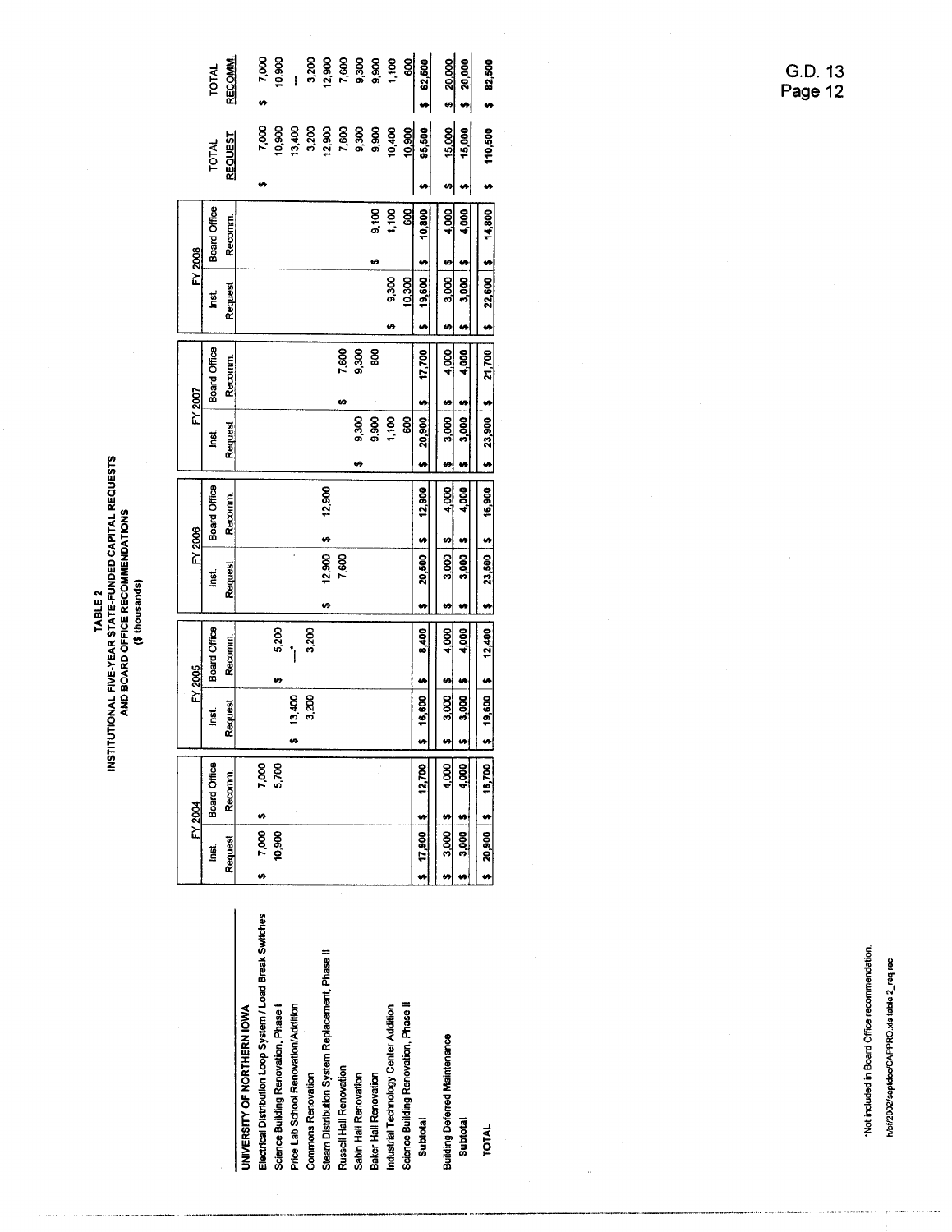|                                                     |           | FY 2004            |           |                 | FY 2005      |           | FY 2006      |    |         | FY 2007      |              | FY 2008   |                     |    |                |
|-----------------------------------------------------|-----------|--------------------|-----------|-----------------|--------------|-----------|--------------|----|---------|--------------|--------------|-----------|---------------------|----|----------------|
|                                                     | ğ         | Board Office       |           | <u>ថ្ន</u>      | Board Office | īši       | Board Office |    | inst.   | Board Office | lari<br>List |           | Board Office        |    | <b>TOTAL</b>   |
|                                                     | Request   | Recomm.            |           | Request         | Recomm.      | Request   | Recomm.      |    | Request | Recomm.      | Request      |           | Recomm.             |    | REQUEST        |
| IOWA SCHOOL FOR THE DEAF                            |           |                    |           |                 |              |           |              |    |         |              |              |           |                     |    |                |
| Utility System Replacement                          | 250<br>U) | 250<br>U)          | w         | 250             | 250<br>t9    | 250<br>Ÿ, | 250<br>÷     | w) | 250     | 250<br>U)    | H            | 250       | 250<br>s,           | m  | 1,250          |
| Tuckpointing / Deferred Maintenance                 | 185       | 185                |           | 185             | 185          | 185       | 185          |    | 185     | 185          |              | 185       | 185                 |    | 925            |
| Air Conditioning - Boys Residence & Giangreco Hall* | ន្ល       |                    |           | SO <sub>O</sub> |              |           |              |    |         |              |              |           |                     |    | 8<br>S         |
| Vehicle Maintenance / Storage Center*               |           |                    |           |                 |              | \$        |              |    |         |              |              |           |                     |    | $\frac{50}{2}$ |
| Long Hall Penthouse Elevator                        |           |                    |           |                 |              |           |              |    | 50      |              |              |           |                     |    | $rac{150}{2}$  |
| Girls Residence Elevator                            |           |                    |           |                 |              |           |              |    | 250     |              |              |           |                     |    | 250            |
| Outdoor Learning Center & Barn Restoration*         |           |                    |           |                 |              |           |              |    | 20      |              |              |           |                     |    | g              |
| Fire Safety Standards*                              |           |                    |           |                 |              |           |              |    |         |              |              | Ş,        |                     |    | $rac{1}{2}$    |
| Total                                               | 535       | 435<br>W           | ŧ,        | 935             | 35<br>w      | 585<br>u  | 435          | 'n | 1,035   | 435<br>V,    | u            | 835<br>83 | 435                 | u  | 4,325          |
|                                                     |           |                    |           |                 |              |           |              |    |         |              |              |           |                     |    |                |
|                                                     |           |                    |           |                 |              |           |              |    |         |              |              |           |                     |    |                |
|                                                     |           | FY <sub>2004</sub> |           |                 | FY 2005      |           | FY 2006      |    |         | FY 2007      |              | FY 2008   |                     |    |                |
|                                                     | Inst.     | Board Office       |           | ist.            | Board Office | g         | Board Office |    | ă       | Board Office | ă            |           | <b>Board Office</b> |    | <b>TOTAL</b>   |
|                                                     | Request   | Recomm             |           | Request         | Recomm.      | Request   | Recomm.      |    | Request | Recomm.      | Request      |           | Recomm.             |    | <b>REQUEST</b> |
| IOWA BRAILLE AND SIGHT SAVING SCHOOL                |           |                    |           |                 |              |           |              |    |         |              |              |           |                     |    |                |
| General Deferred Maintenance                        | Š.        | g                  | w         | 8               | 8<br>U)      | 20<br>m   | ន្ត<br>v     | m  | 120     | 8<br>ø       | H            | t)<br>120 | 8                   | ۵Ĥ | 88             |
| Fire Alarm System Upgrade / Replace*                |           |                    |           |                 |              |           |              |    | 125     |              |              | 125       |                     |    | 250            |
| Total                                               | å0<br>w   | 200                | <b>۱۳</b> | 200             | 200<br>u     | 120<br>u  | 200<br>u     |    | 245     | 200<br>w     | u,           | u<br>245  | 200                 |    | $\frac{6}{2}$  |
|                                                     |           |                    |           |                 |              |           |              |    |         |              |              |           |                     |    |                |

 $\begin{array}{c|c|c|c|c} \n\multicolumn{2}{c|}{\text{or}} & \multicolumn{2}{c|}{\text{or}} \\ \n\multicolumn{2}{c|}{\text{or}} & \multicolumn{2}{c|}{\text{or}} \\ \n\multicolumn{2}{c|}{\text{or}} & \multicolumn{2}{c}{\text{or}} \\ \n\multicolumn{2}{c|}{\text{or}} & \multicolumn{2}{c}{\text{or}} \\ \n\multicolumn{2}{c|}{\text{or}} & \multicolumn{2}{c}{\text{or}} \\ \n\multicolumn{2}{c|}{\text{or}} & \multicolumn{2}{c}{\text{or}} \\ \n\multic$ 

 $\bullet$ 

1,250<br>925

÷

**RECOMM.** 

TOTAL

Lakeside Laboratory - Lab Renovations

Total

**REGENTS** 

**GRAND TOTAL** 

 $\frac{1}{2}$  141,384 \$ 73,777 \$ 106,980 \$ 80,735 u 7 ÷,  $\frac{279}{279}$  $\begin{array}{c|c}\n\cdot & \bullet & \bullet \\
\hline\n279 & 7\n\end{array}$  $\bullet$ u,  $\frac{1}{2}$  78,335 \$ 69,372 u  $\overline{\cdot}$ u  $\frac{30}{3}$  $\frac{1}{2}$  118,437  $\frac{1}{2}$  65,737  $\frac{1}{\frac{30}{30}}$  $\bullet$ 

 $\overline{\phantom{a}}$ 

ទូ ន<mark>្</mark>ដូ ទូ

 $$ 1,000$ 

 $600(1, 8)$ 

TOTAL<br>RECOMM.

 $\frac{1}{2}$ 

 $\bullet$ 

 $\bullet$ 

 $\mathbb{Z}$  $\overline{r}$ 

 $\frac{3}{2}$ 192

 $\bullet$  $\bullet$ 192 192

ø **v**   $$368,748$ 

582,808

 $\bullet$ 

 $\frac{1}{2}$  137,672  $\frac{1}{2}$  19,127

TABLE 2<br>INSTITUTIONAL FIVE-YEAR STATE-FUNDED CAPITAL REQUESTS<br>AND BOARD OFFICE RECOMMENDATIONS<br>(\$ thousands)

G.D. 13<br>Page 13

\*Not included in Board Office recommendation. h/bf/2002/septdoc/CAPPRO.xls table 2\_req rec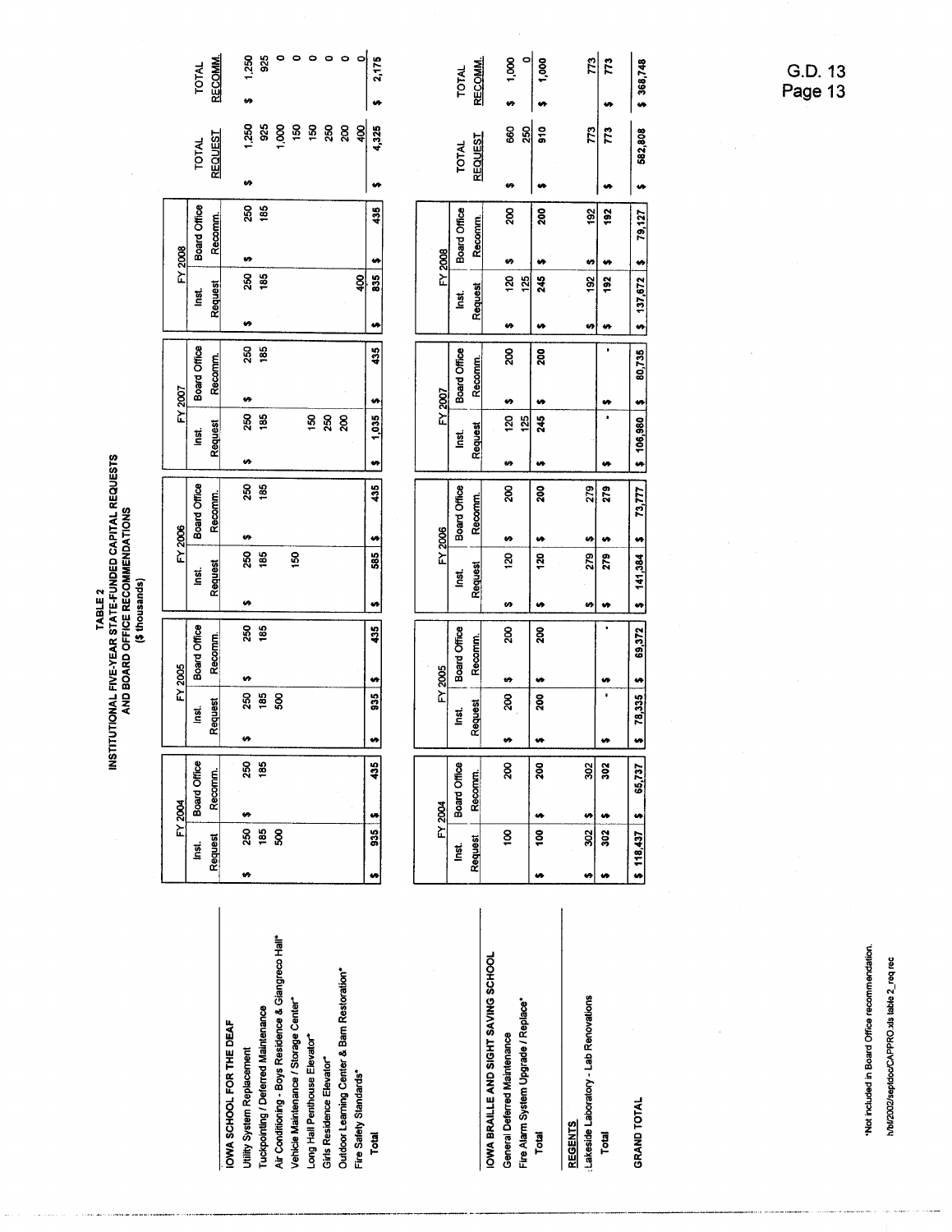|                                                                                          |    |                | (\$Thousands) |                                                     |    |                                    |    |               |    |         |    |                         |                                                  |
|------------------------------------------------------------------------------------------|----|----------------|---------------|-----------------------------------------------------|----|------------------------------------|----|---------------|----|---------|----|-------------------------|--------------------------------------------------|
| Project                                                                                  |    | FY 2004        |               | FY 2005                                             |    | FY 2006                            |    | FY 2007       |    | FY 2008 |    | Five-Year<br>Total      | of Funds<br>Source                               |
| Fire & Environmental Safety Resolution                                                   |    |                |               |                                                     |    |                                    |    |               |    |         |    |                         |                                                  |
| Modify/Replace Non-Compliant Fire Door Components (multiple projects)                    | ↮  | 300            | မာ            | 400                                                 | မာ | 250                                | ↮  | 60            |    |         | မာ | 1,110                   |                                                  |
| nstallation of Addressable Fire Alarm System - Phase C (Support Areas)                   |    |                |               | S.                                                  |    | 673                                |    | 786           | ₩  | 782     |    |                         |                                                  |
| Fire/Smoke Zone Compliance Upgrading JCP, JPP, PFP                                       |    |                |               |                                                     |    | 400                                |    | 400           |    | 250     |    | 2,333<br>1,050          | —<br>—<br>တ်                                     |
| General Hospital Sprinkler Systems Improvements - Phase C                                |    |                |               |                                                     |    | $\overline{11}$                    |    | 365           |    | 260     |    | 736                     |                                                  |
| Jpgrade Security Equipment and Systems - Hospital-wide                                   |    |                |               |                                                     |    |                                    |    | 500           |    | 625     |    | 1,125<br>900            |                                                  |
| Fire Safety Equipment Enhancements                                                       |    |                |               |                                                     |    |                                    |    |               |    | 900     |    |                         |                                                  |
| Subtotal                                                                                 | m  | 300            | m             | 492                                                 |    | 1,434                              | m  | 2,211         | ↮  | 2,817   |    | 7,254                   |                                                  |
| <b>New Construction</b>                                                                  |    |                |               |                                                     |    |                                    |    |               |    |         |    |                         |                                                  |
| Develop Geriatric, Other Internal Medicine Clinics, 4th Level, Pomerantz Family Pavilion | မာ | 1,360          | မာ            |                                                     | မာ | 680                                |    |               |    |         | မာ |                         |                                                  |
| Pediatric Specialty Clinic Development in 3-Story Shell (Levels 1 and 2)                 |    |                |               | 4,760<br>2,463<br>1,407                             |    | 8,622                              | မာ | 1,232<br>703  |    |         |    | 6,800<br>12,317         |                                                  |
| Ambulatory Care Clinic and Support Facilities in 3-Story Shell (Level 3)                 |    |                |               |                                                     |    | 4,925                              |    |               |    |         |    | 7,035                   | $\begin{array}{c} 7.7 \\ 2.7 \\ 2.9 \end{array}$ |
| Develop Hospital Support Facilities, 5th Level, Pomerantz Family Pavilion                |    |                |               |                                                     |    | 309                                |    | 1,082         | မာ | 155     |    | 1,546                   | $\frac{5}{9}$ ຈ                                  |
| Construct Overhead Walkway to UlHC Patient & Visitor Parking Ramp I                      |    |                |               |                                                     |    | 450                                |    | 700           |    | 300     |    | 1,450                   |                                                  |
| Subtotal                                                                                 | u  | 1,360          |               | 8,630                                               | m  | 14,986                             | m  | 3,717         | m  | 455     |    | 29,148                  |                                                  |
| Remodeling/Renovation                                                                    |    |                |               |                                                     |    |                                    |    |               |    |         |    |                         |                                                  |
| <b>HVAC Upgrades and Energy Conservation</b>                                             | ↮  | $\overline{5}$ | မာ            |                                                     | မာ |                                    | ÷  | $\frac{8}{3}$ |    |         | မာ |                         |                                                  |
| Carver Pavilion Inpatient Unit Relocation - Level 7                                      |    |                |               | $1,274$<br>$1,385$<br>$1,305$<br>$1,623$<br>$1,623$ |    | <b>1285</b><br>1286<br>1288<br>129 |    |               |    |         |    | 3,406<br>2,914          |                                                  |
| <b>Nursing Clinical Education Center</b>                                                 |    | ទ្ធ ឌុន        |               |                                                     |    |                                    |    |               |    |         |    |                         |                                                  |
| Jrology Clinic Renovation and Expansion                                                  |    |                |               |                                                     |    |                                    |    |               |    |         |    |                         |                                                  |
| Development of Medical Intensive Care Step Down Unit                                     |    | 464            |               |                                                     |    |                                    |    |               |    |         |    | 2,908<br>2,895<br>2,319 |                                                  |
| Phased Floor Covering Replacement - Clinic Areas                                         |    | 350            |               | 400                                                 |    |                                    |    | 480           | 49 | 500     |    | 2,200                   |                                                  |
| Phased Floor Covering Replacement - Inpatient Areas                                      |    | 350<br>339     |               | 375                                                 |    | 35 <sup>2</sup>                    |    | 410           |    | 425     |    | 1,955                   |                                                  |
| Patient Fiscal & Registration Service Office Renovation and Expansion                    |    |                |               | 1,188                                               |    |                                    |    |               |    |         |    | 1,697                   |                                                  |
| loint Office of Planning, Marketing and Communications Relocation                        |    | 105            |               |                                                     |    |                                    |    |               |    |         |    | 1,562                   |                                                  |
| Second Floor Colloton and Pappajohn Pavilions Corridor Utility Upgrade                   |    | 689            |               |                                                     |    |                                    |    |               |    |         |    | 1497                    |                                                  |
| Phased Floor Covering Replacement - Public Areas                                         |    | 250            |               |                                                     |    | 290                                |    | $rac{20}{64}$ |    | 320     |    | 1,440                   |                                                  |
| Automated Off-Hour Utility Conservation - Phase G                                        |    | \$             |               | <b>888258</b>                                       |    | 630                                |    |               |    |         |    | 1,360                   | —<br>— ത ത — ത ത ത ത ത ത ത<br>ത                  |
| JIHC Exterior Security and Access Control Upgrade                                        |    | 300            |               |                                                     |    | 397                                |    |               |    |         |    | 597                     | G.D.<br>Page                                     |
|                                                                                          |    |                |               |                                                     |    |                                    |    |               |    |         |    |                         | 13<br>14                                         |
|                                                                                          |    |                |               |                                                     |    |                                    |    |               |    |         |    |                         |                                                  |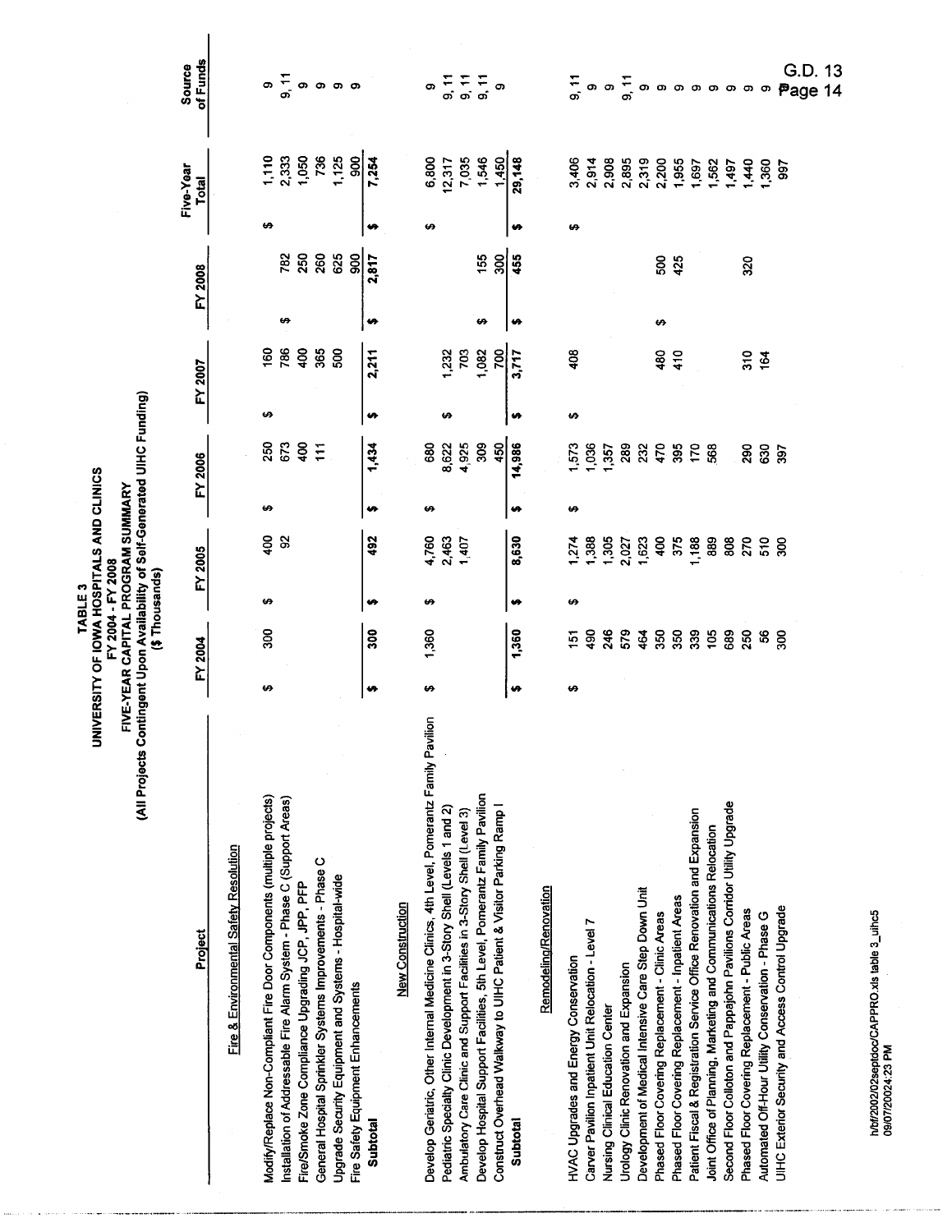TABLE 3<br>UNIVERSITY OF IOWA HOSPITALS AND CLINICS<br>FIVE-YEAR CAPITAL PROGRAM SUMMARY<br>(All Projects Contingent Upon Availability of Self-Generated UIHC Funding)<br>(\$ Thousands)

 $\overline{\phantom{a}}$ 

| Project                                                                         | FY 2004                                                                       | FY 2005               | FY 2006                       | FY 2007                        | FY 2008 | Five-Year<br>Total                                                 | of Funds<br>Source                                       |
|---------------------------------------------------------------------------------|-------------------------------------------------------------------------------|-----------------------|-------------------------------|--------------------------------|---------|--------------------------------------------------------------------|----------------------------------------------------------|
| Remodeling/Renovation (continued)                                               |                                                                               |                       |                               |                                |         |                                                                    |                                                          |
| <b>Colloton Pavilion Window Refurbishment</b>                                   |                                                                               | $\vec{A}$             |                               | 337                            |         |                                                                    |                                                          |
| Facilities Safety & Security Control Room & Operations Center - Phase 2         |                                                                               |                       |                               |                                |         |                                                                    |                                                          |
| Phased Floor Covering Replacement - Office Areas                                | <u>ន មិទ្រ មិន ទូទី ។ ទី ទី ន ទី ទី ។ ទី ទី ទី នី ទី ទី ទី ទី ទី ទី ទី ទី</u> |                       | 7888                          | 200                            | 210     | <b>\$\$\$\$\$\$\$\$\$\$\$\$\$\$\$\$\$\$\$\$\$\$\$</b> \$\$\$\$\$\$ |                                                          |
| South East Addition Infrastructure Enhancements                                 |                                                                               |                       |                               |                                |         |                                                                    |                                                          |
| Staff Cafeteria Renovation                                                      |                                                                               |                       |                               |                                |         |                                                                    |                                                          |
| South Wing HVAC System Installation - Phase A                                   |                                                                               |                       | <b>ន្តី</b> នី នី             |                                |         |                                                                    |                                                          |
| Painting and Vinyl Base Replacement, Public Areas                               |                                                                               |                       |                               |                                |         |                                                                    |                                                          |
| Radiology 3rd Floor Reading Room                                                |                                                                               |                       |                               |                                |         |                                                                    | ာ                                                        |
| Renovation of 7 JCE Inpatient Unit                                              |                                                                               |                       |                               |                                |         |                                                                    | စ                                                        |
| Center for Disabilities & Development - Automated Off-Hour Utility Conservation |                                                                               |                       | న్లో శ                        | ន                              |         |                                                                    |                                                          |
| Family Housing Unit Development (4-South)                                       |                                                                               |                       |                               |                                |         |                                                                    |                                                          |
| Pomerantz Family Pavilion K Bank Elevator                                       |                                                                               |                       |                               |                                |         |                                                                    |                                                          |
| Refurbishing Air Handling Units for Automatic System Interface Control          |                                                                               |                       |                               |                                |         |                                                                    |                                                          |
| Compass Café Renovation                                                         |                                                                               | 8                     | 138                           |                                |         |                                                                    |                                                          |
| 3 BT Headwall Installation                                                      |                                                                               |                       |                               |                                |         |                                                                    |                                                          |
| Main Kitchen Renovation - Phase 1                                               |                                                                               | $\frac{58}{2}$        |                               |                                |         |                                                                    |                                                          |
| Install Revolving Door in PFP Main Entrance                                     |                                                                               |                       |                               |                                |         |                                                                    |                                                          |
| Install Revolving Door in JPP South Side                                        |                                                                               |                       |                               |                                |         |                                                                    |                                                          |
| Creation of Additional Waiting Area in CT/Interventional Radiology              |                                                                               |                       |                               |                                |         |                                                                    |                                                          |
| H.P. Smith Conference Room Refurbishment                                        |                                                                               |                       | ဍ                             |                                |         |                                                                    |                                                          |
| Pediatric Office Room Enclosure                                                 |                                                                               |                       |                               |                                |         |                                                                    |                                                          |
| Forensic Autopsy Room / Storage                                                 |                                                                               | 3262                  |                               |                                |         |                                                                    |                                                          |
| Restructuring South Wing Emergency Generator                                    |                                                                               |                       |                               |                                |         |                                                                    |                                                          |
| Ambulatory Surgery Center (ASC) Pneumatic Tube Station Expansion                |                                                                               |                       |                               |                                |         | 254                                                                |                                                          |
| General Clinical Research Center Relocation                                     |                                                                               |                       |                               |                                |         |                                                                    |                                                          |
| Roof Replacements - Hospital Wide                                               |                                                                               |                       |                               |                                | 1,100   |                                                                    |                                                          |
| Carver Pavilion Inpatient Unit Renovation - Level 4                             |                                                                               | <b>ដូ</b> នី នី នី ដូ | 92<br>3,657<br>1,426<br>1,668 | 2,438<br>1,102<br>1,073<br>238 |         | 6,625<br>5,600<br>5,7,833<br>2,7,83                                | င္ ၈ ၈ ၈ ၈ ၈ ၈ ၈ ၈ ၈ ၈ ၈ ၈ ၈ ၈ $\sigma$ ၈ ၈ ၈ ၈ $\sigma$ |
| Development of Patient Discharge Service Center                                 |                                                                               |                       |                               |                                |         |                                                                    |                                                          |
|                                                                                 |                                                                               |                       |                               |                                |         |                                                                    |                                                          |

h/bf/2002/02septdoc/CAPPRO.xis table 3\_uihc5<br>09/07/20024:23 PM

G.D. 13<br>Page 15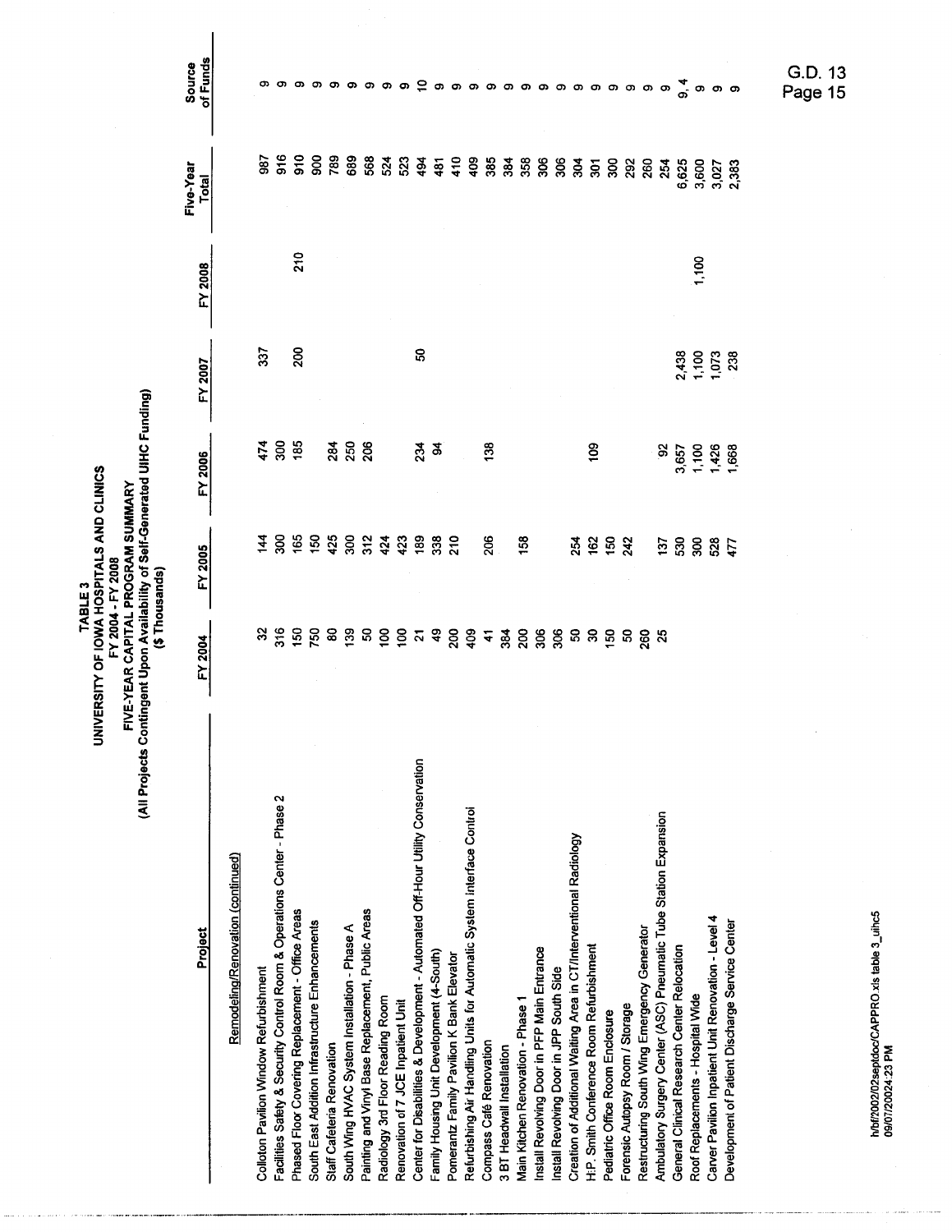TABLE 3<br>UNIVERSITY OF IOWA HOSPITALS AND CLINICS<br>FIVE-YEAR CAPITAL PROGRAM SUMMARY<br>(All Projects Contingent Upon Availability of Self-Generated UIHC Funding)<br>(\$ Thousands)

| Project                                                                                 | FY 2004 | FY 2005           | FY 2006                 | FY 2007                                         | FY 2008                   | Five-Year<br>Total                                                                             | of Funds<br>Source                                                                                                               |
|-----------------------------------------------------------------------------------------|---------|-------------------|-------------------------|-------------------------------------------------|---------------------------|------------------------------------------------------------------------------------------------|----------------------------------------------------------------------------------------------------------------------------------|
| Remodeling/Renovation (continued)                                                       |         |                   |                         |                                                 |                           |                                                                                                |                                                                                                                                  |
|                                                                                         |         |                   |                         |                                                 |                           |                                                                                                |                                                                                                                                  |
| Utility Pipe Replacement - West General Hospital                                        |         |                   | ទួ                      |                                                 |                           | $\frac{3}{4}$                                                                                  |                                                                                                                                  |
| General Hospital and Boyd Tower Chiller Replacement - Phase A                           |         | $\frac{416}{109}$ | $\overline{\mathbf{g}}$ | 76                                              |                           | 666                                                                                            |                                                                                                                                  |
| Center for Disabilities & Development - HVAC System Replacement - Phase C               |         | ္တ                | $\overline{281}$        | $\approx$                                       |                           |                                                                                                |                                                                                                                                  |
| Development of Expanded Ambulatory Renal Dialysis Suite                                 |         |                   | 98                      | 38                                              |                           |                                                                                                |                                                                                                                                  |
| Carver Pavilion Inpatient Unit Renovation - Level 3                                     |         |                   | 572                     | 470                                             |                           |                                                                                                |                                                                                                                                  |
| UIHC Utility Distribution Upgrade and Corridor Refurbishment - Level 1                  |         |                   |                         |                                                 |                           |                                                                                                |                                                                                                                                  |
| UIHC Utility Distribution Upgrade and Corridor Refurbishment - Level 3                  |         |                   |                         | <b>1,127</b><br>586                             |                           |                                                                                                |                                                                                                                                  |
| General Hospital Elevator Replacement - Phase III                                       |         |                   |                         |                                                 |                           |                                                                                                |                                                                                                                                  |
| General Hospital HVAC Upgrade - Phase B                                                 |         |                   |                         | នី នី នី                                        | 325488                    |                                                                                                | ာ ၈ ၁ ၈ <del>၈ ၈ ၈ ၈ ၈ ၈ ၈ ၈ ၈ ၈ ၈ ၈ ၈ ၈ ၈ ၉ ၈ ၇ ၈ ၈ </del> ၈ ၈ <del>၈ ၈ ၈ </del> ၈ <sup>၈ </sup> ၈ <sup>၈ ၈ ၈</sup> ၈ <i>၈ </i> |
| Elevator D Bank Vertical Expansion                                                      |         |                   |                         |                                                 |                           |                                                                                                |                                                                                                                                  |
| General Hospital HVAC Upgrade - Phase A                                                 |         |                   |                         | $rac{6}{3}$                                     |                           |                                                                                                |                                                                                                                                  |
| Automated Off-Hour Utility Conservation - Phase C                                       |         |                   |                         | 439                                             | 313                       |                                                                                                |                                                                                                                                  |
| South Wing Elevator Replacement - Phase A                                               |         |                   |                         |                                                 |                           |                                                                                                |                                                                                                                                  |
| Hospital Building Upgrade for Compliance with Americans with Disabilities Act - Phase A |         |                   |                         |                                                 |                           |                                                                                                |                                                                                                                                  |
| South Wing HVAC System Installation - Phase B                                           |         |                   |                         |                                                 |                           |                                                                                                |                                                                                                                                  |
| General Hospital and Boyd Tower Chiller Replacement - Phase B                           |         |                   |                         |                                                 | <u>ិន ខ្លួ ទុ</u>         |                                                                                                |                                                                                                                                  |
| Former Microbiology Laboratory Replacement                                              |         |                   |                         |                                                 |                           |                                                                                                |                                                                                                                                  |
| Window Replacement Carver Pavilion - Levels 1 and 8                                     |         |                   |                         |                                                 |                           |                                                                                                |                                                                                                                                  |
| UIHC Chilled Water System Infrastructure Upgrade                                        |         |                   |                         |                                                 |                           |                                                                                                |                                                                                                                                  |
| Ice Prevention at Carver, Colloton and Pomerantz Pavilions                              |         |                   |                         |                                                 |                           |                                                                                                |                                                                                                                                  |
| Window Replacements - General Hospital and Adjoining Facilities - Phase IX              |         |                   |                         | <b><i><u> និទី និនី និង ប្អូន ទី ទី</u></i></b> | 200                       |                                                                                                |                                                                                                                                  |
| Center for Disabilities and Development - Chilled Water Infrastructure                  |         |                   |                         | 265                                             |                           |                                                                                                |                                                                                                                                  |
| Renovation of Former Pediatric Specialty Clinic - Level 2 JCP                           |         |                   |                         | 808                                             |                           |                                                                                                |                                                                                                                                  |
| Carver Pavilion Inpatient Unit Renovation - Level 6                                     |         |                   |                         | 187<br>250                                      |                           |                                                                                                |                                                                                                                                  |
| Replacement of Healthcare Information Systems Computer Center & Support Facilities      |         |                   |                         |                                                 | ನೆ ಸಹ<br>ನಿರು<br>ನಿ ನಿ ನಿ |                                                                                                |                                                                                                                                  |
| Renov. of Diagnostic Imaging Labs to Accommodate New Technology (Multiple Projects)     |         |                   |                         |                                                 |                           |                                                                                                |                                                                                                                                  |
| UIHC Utility Distribution Upgrade and Corridor Refurbishing - Level 4                   |         |                   |                         | <b>8780</b><br>8780                             | 53535<br>53535            | 4,040<br>3,271<br>3,360<br>4,950<br>4,941<br>4,333<br>4,1,860<br>4,1,865<br>4,1,865<br>4,1,865 |                                                                                                                                  |
| South Wing Chilled Water Infrastructure                                                 |         |                   |                         |                                                 |                           |                                                                                                |                                                                                                                                  |
| General Hospital HVAC Upgrade - Phase D                                                 |         |                   |                         | 667                                             |                           |                                                                                                |                                                                                                                                  |
| Colloton Pavilion Utility Infrastructure Replacement and Equipment                      |         |                   |                         |                                                 |                           |                                                                                                |                                                                                                                                  |
| UlHC Exterior Building Wall Restoration and Upgrade                                     |         |                   |                         | នី ដូន                                          | 599                       |                                                                                                |                                                                                                                                  |
| General Hospital HVAC Upgrade - Phase C                                                 |         |                   |                         |                                                 | $\frac{6}{6}$             |                                                                                                |                                                                                                                                  |
| Closure of Pipe/Air Chases & Wall Breeches in South Wing                                |         |                   |                         |                                                 |                           |                                                                                                | G.D. 13<br>Page 16                                                                                                               |
| Upgrade and Expand Internal Wayfinding - Hospital-wide                                  |         |                   |                         | ခ် ခိ                                           | 060<br>090                | $rac{6}{5}$                                                                                    |                                                                                                                                  |
|                                                                                         |         |                   |                         |                                                 |                           |                                                                                                |                                                                                                                                  |

h/bf/2002/02septdoc/CAPPRO.xts table 3\_uihc5<br>09/07/20024:23 PM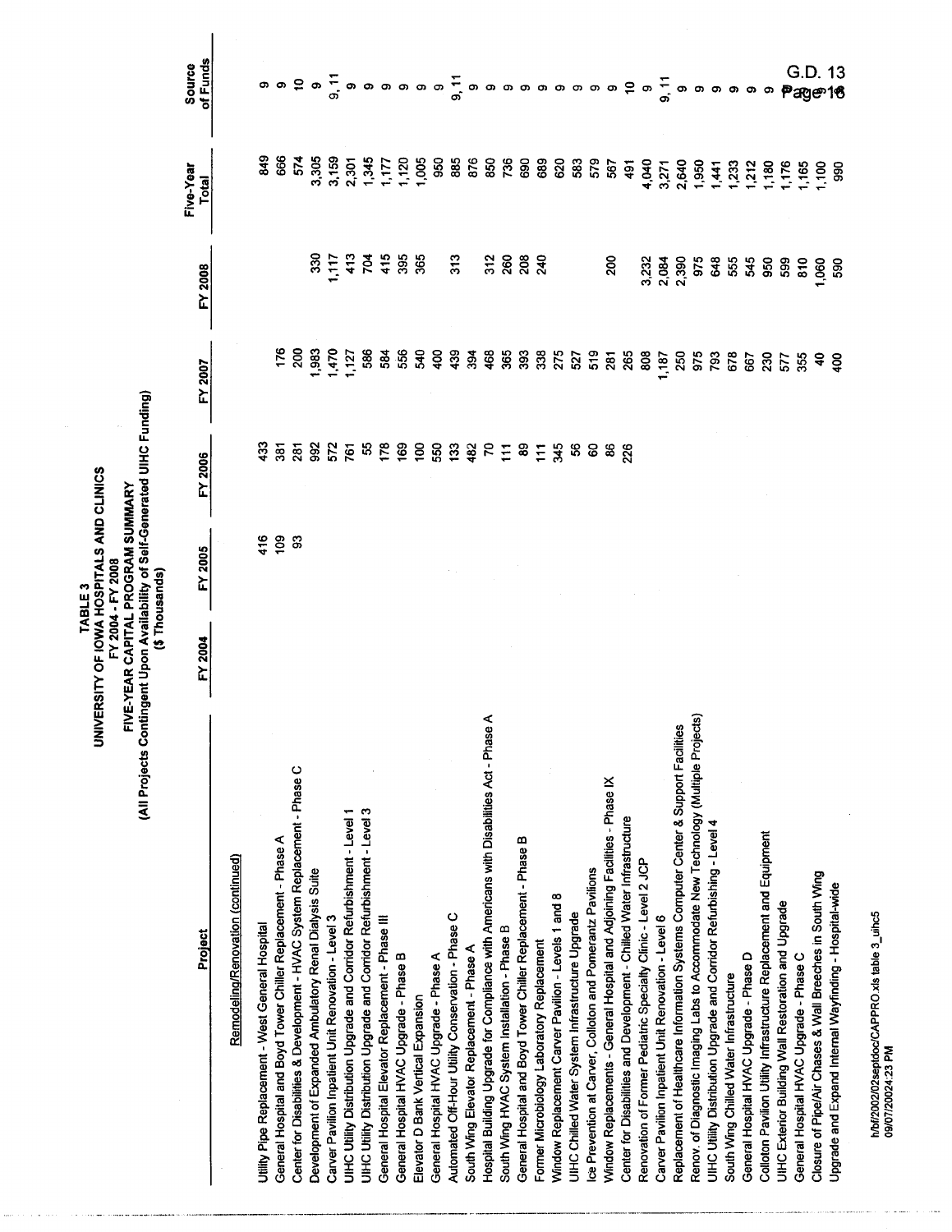TABLE 3<br>UNIVERSITY OF IOWA HOSPITALS AND CLINICS<br>FIVE-YEAR CAPITAL PROGRAM SUMMARY<br>(All Projects Contingent Upon Availability of Self-Generated UIHC Funding)<br>(\$ Thousands)

| Project                                                                                    | FY 2004 | FY 2005 | FY 2006 | <b>FY 2007</b>   | FY 2008                             | Five-Year<br>Total                        | of Funds<br><b>Source</b> |  |
|--------------------------------------------------------------------------------------------|---------|---------|---------|------------------|-------------------------------------|-------------------------------------------|---------------------------|--|
|                                                                                            |         |         |         |                  |                                     |                                           |                           |  |
| Remodeling/Renovation (continued)                                                          |         |         |         |                  |                                     |                                           |                           |  |
| Replacement of General Hospital Water, Steam and Service Distribution Piping               |         |         |         |                  | ខ្ល                                 |                                           |                           |  |
| Automated Off-Hour Utility Conservation - Phase E                                          |         |         |         |                  | $425$<br>$417$                      |                                           |                           |  |
| UIHC Utility Distribution Upgrade and Corndor Refurbishing - Level 5                       |         |         |         |                  |                                     | 957<br>927                                |                           |  |
| General Hospital Chilled Water Infrastructure                                              |         |         |         |                  |                                     | 829                                       |                           |  |
| General Hospital Steam Distribution Feeder Replacement                                     |         |         |         |                  |                                     |                                           |                           |  |
| General Hospital HVAC Upgrade - Phase E                                                    |         |         |         |                  |                                     |                                           |                           |  |
| Automated Off-Hour Utility Conservation - Phase D                                          |         |         |         |                  | <b>ភូមិ ភូមិ ឆ្នំ</b> ខ្លួ ខ្លួ មិន |                                           |                           |  |
| m<br>Hospital Building Upgrade for Compliance with Americans with Disabilities Act - Phase |         |         |         |                  |                                     |                                           |                           |  |
| Center for Disabilities and Development - Inpatient Unit Renovation                        |         |         |         |                  |                                     |                                           |                           |  |
| General Hospital First Level East Utilities and HVAC Upgrade                               |         |         |         |                  |                                     |                                           |                           |  |
| Replacement of Access Roadway Pavers and Snowmelt System                                   |         |         |         |                  |                                     | 450                                       |                           |  |
| Center for Disabilities and Development - Window Replacement                               |         |         |         | <b>ី</b> ខ្លី 3្ |                                     |                                           |                           |  |
| Carver Pavilion Light Well Window Refurbishment                                            |         |         |         | <u>ន្ថ</u>       |                                     | $404$<br>$280$                            |                           |  |
| Upgrade of Child Psychiatry Play Court                                                     |         |         |         |                  |                                     | 260                                       |                           |  |
| Carver Pavilion Inpatient Unit Renovation - Level 2                                        |         |         |         |                  |                                     |                                           |                           |  |
| Expand Back-up Boiler Capacity for Inpatient Area                                          |         |         |         |                  |                                     |                                           |                           |  |
| Automated Off-Hour Utility Conservation - Phase F                                          |         |         |         |                  |                                     |                                           |                           |  |
| Chilled Water Piping, Convector and Ventilation Replacement                                |         |         |         |                  |                                     | 3,403<br>2,130<br>1,275<br>1,050<br>1,050 |                           |  |
| UIHC Utility Distribution Upgrade and Corridor Refurbishing - Level 6                      |         |         |         |                  |                                     |                                           |                           |  |
| Pappajohn Pavilion Window Refurbishment                                                    |         |         |         |                  |                                     |                                           |                           |  |
| General Hospital HVAC Upgrade - Phase F                                                    |         |         |         |                  |                                     | 975<br>950                                |                           |  |
| UIHC Utility Distribution Upgrade and Corridor Refurbishing - Levels 7 and 8               |         |         |         |                  |                                     | \$                                        |                           |  |
| South Wing Elevator Replacement - Phase B                                                  |         |         |         |                  |                                     |                                           |                           |  |
| Chilled Water Piping, Convector and Ventilation Replacement - Phase A                      |         |         |         |                  |                                     | 919<br>829                                |                           |  |
| Subtotal                                                                                   | 8,567   | 19,499  | 23,865  | 29,408           | 41,074                              | 122,413                                   |                           |  |
| <b>GRAND TOTAL</b>                                                                         | 10,227  | 28,621  | 40,285  | 35,336           | 44,346                              | 158,815                                   |                           |  |
|                                                                                            |         |         |         |                  |                                     |                                           |                           |  |